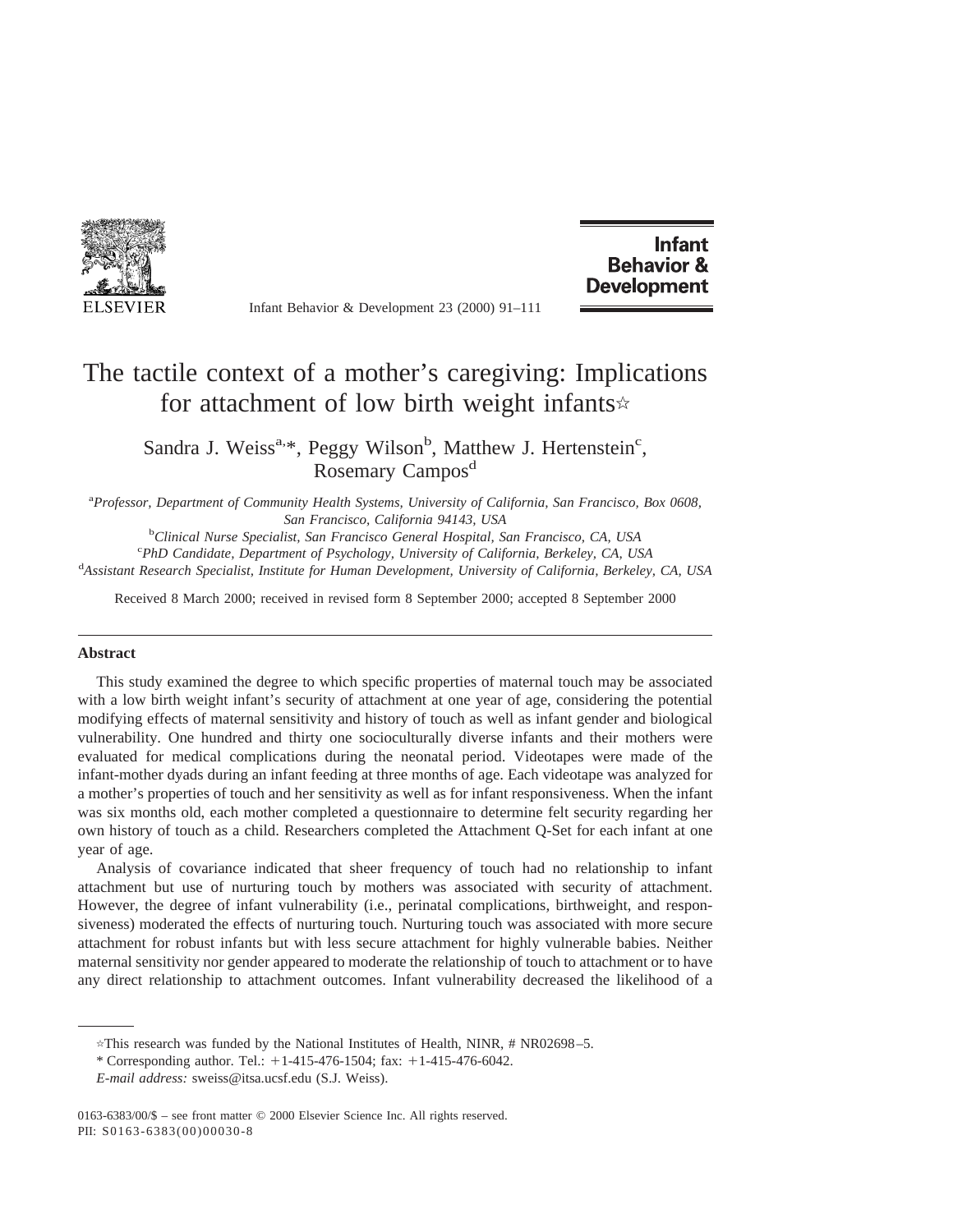secure attachment while a mother's felt security regarding her own tactile experience as a child increased her infant's chances of having a secure attachment. © 2000 Elsevier Science Inc. All rights reserved.

*Keywords:* Parenting; Touch; Attachment; Low birth weight

# **1. Introduction**

Attachment theorists have long regarded the quality of parent-infant physical contact as a central feature of the responsive and available caregiving environment that is necessary in fostering an infant's sense of security (Ainsworth et al., 1978; Bowlby, 1973). In fact, Main (1990) argues that physical contact with an attachment figure is "the ultimate signal" to the infant that s/he is safe and secure, noting that Bowlby (1969) placed physical contact as a central requirement of proximity and felt security. The thesis that 'contact comfort' creates an experience of refuge or safety for a child was originally proposed by Harlow (1962; Harlow & Zimmermann, 1959) whose research with rhesus monkeys provided evidence of the importance of bodily contact between infant and mother as the basis of reassurance and felt security for an infant. Subsequent human research also indicates that close bodily contact with the mother may be superior to other modalities in helping an infant cope with distress or discomfort (Grossman et al., 1985; Hunziker & Barr, 1986). Although much of the focus on physical contact has been on its role in situations of stress or uncertainty, Ainsworth and colleagues' (1978) seminal work demonstrated that it was the quality of touch in day- to- day interactions, not simply separations, which influenced the infant's attachment expectations.

While the link between physical contact and attachment may be salient for all infants, it has special importance for low birth weight (LBW) babies. Because of their fragile or underdeveloped nervous systems, LBW infants have diminished ability to regulate their responses to their tactile environments during the first few months of life. Numerous studies have demonstrated potentially detrimental effects of touch on high risk infants' neurobehavioral status and emotional distress (e.g., Als, 1986; Gunnar et al., 1987; Harrison et al., 1990). Because of these findings, many hospitals have adopted 'minimal handling' policies that require nurses and parents to touch babies infrequently, and primarily for essential medical procedures or cleaning rituals. As a result, some parents learn to withhold their touch to protect their baby and thus develop ingrained patterns of infrequent interaction which continue over time. Other parents who are less sensitized to their babies' vulnerabilities may overstimulate their infants without recognizing their regulatory difficulties. LBW infants may also be especially vulnerable to touch because of their history of invasive and painful medical procedures which can distort their somatosensory perception and increase the potential for touch to be aversive (DeMaio-Feldman, 1994).

In addition, there is evidence that certain types of neurobehavioral limitations (many of which are experienced by LBW infants) may affect the attachment relationship adversely (Belsky & Rovine, 1987; Crockenberg, 1981; Miyake, Chen & Campos, 1985; Vaughn & Bost, 1999; Van den Boon, 1994). These limitations (e.g., difficulty orienting, weaker muscle tone, irritability, tremors, lack of responsiveness) are associated with diminished CNS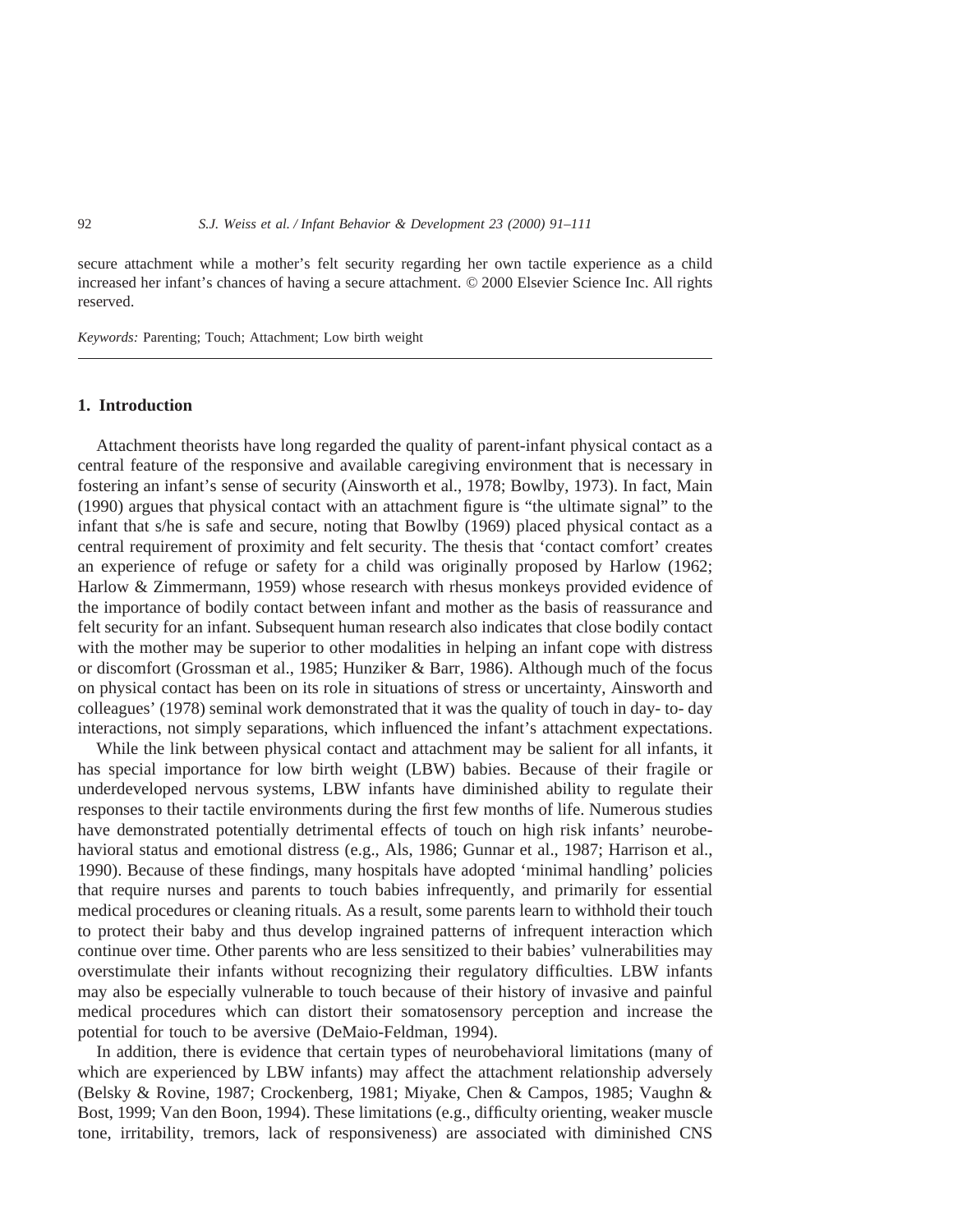integrity at birth, resulting from underdeveloped or medically compromised nervous systems. In contrast to full term, robust infants who have every sensory system functioning on their behalf at birth or soon after, many LBW babies are at risk because of such neurobehavioral problems. They are less capable of dampening their own distress, depending substantially on a caregiver during their first few months to regulate their neurobehavioral response to both internal and external stimuli (Als, 1986). As a result, they are especially susceptible to the effects of parental behavior. In addition, the infant's ability to engage the mother via eye contact, vocalization or facial expression predicts greater security of attachment (Grossman, Grossman & Schwan, 1986), placing minimally responsive LBW babies at even greater risk for attachment problems (van Beek, Hopkins & Hoeksma, 1994).

## **2. The impact of touch on attachment**

Attachment theory emphasizes the role of touch in the context of maternal sensitivity and responsiveness to distress. The literature highlights two major characteristics of touch: its overall availability to the infant and the degree to which it is affectionate and tender versus rejecting or abusive.

# *2.1. Availability or frequency of touch*

The amount of touch provided to the child is often defined as an index of maternal availability. Ainsworth and colleagues (1978) originally noted that mothers of secure infants used touch more extensively than mothers of insecure-anxious infants. Significant correlations between the attachment of infants and a number of maternal qualities of touch have also been described in a review and synthesis article written by several scientists with related programs of research (Waters, Kondo-Ikemura, Posada and Richters, 1990). These authors detail the relationships of monkey infant attachment to a mother's a) close holding of her infant for extended periods, b) carrying of the infant when moving from place to place, and c) tolerance of the infant's touching of her body during play. They also present data indicating that human infants classified as secure enjoy more playful physical contact with their mothers than babies classified as insecure.

In one of the few experimental studies manipulating the amount of physical contact between mothers and their infants, Anisfeld and colleagues (1990) compared attachment outcomes for infants who were carried ventrally in soft baby carriers with those transported in infant seats. They concluded that increased maternal contact from early carrying enhanced the likelihood of secure attachments for the infants.

In contrast, other studies indicate that mothers of insecure-avoidant infants may have some aversion to touch, appearing to dislike close physical contact with their infants (Egeland  $\&$ Farber, 1984; Main, 1981; Main & Stadtman, 1981). Some scholars speculate that this discomfort with touch is transmitted from mother to infant because the babies of mothers who have insecure attachments begin to show some aversion to and/or lack of enjoyment of physical contact as they develop (Main, 1990; Pederson & Moran, 1995; Posada et al., 1995).

While results cited above imply that more extensive touch enhances attachment outcomes,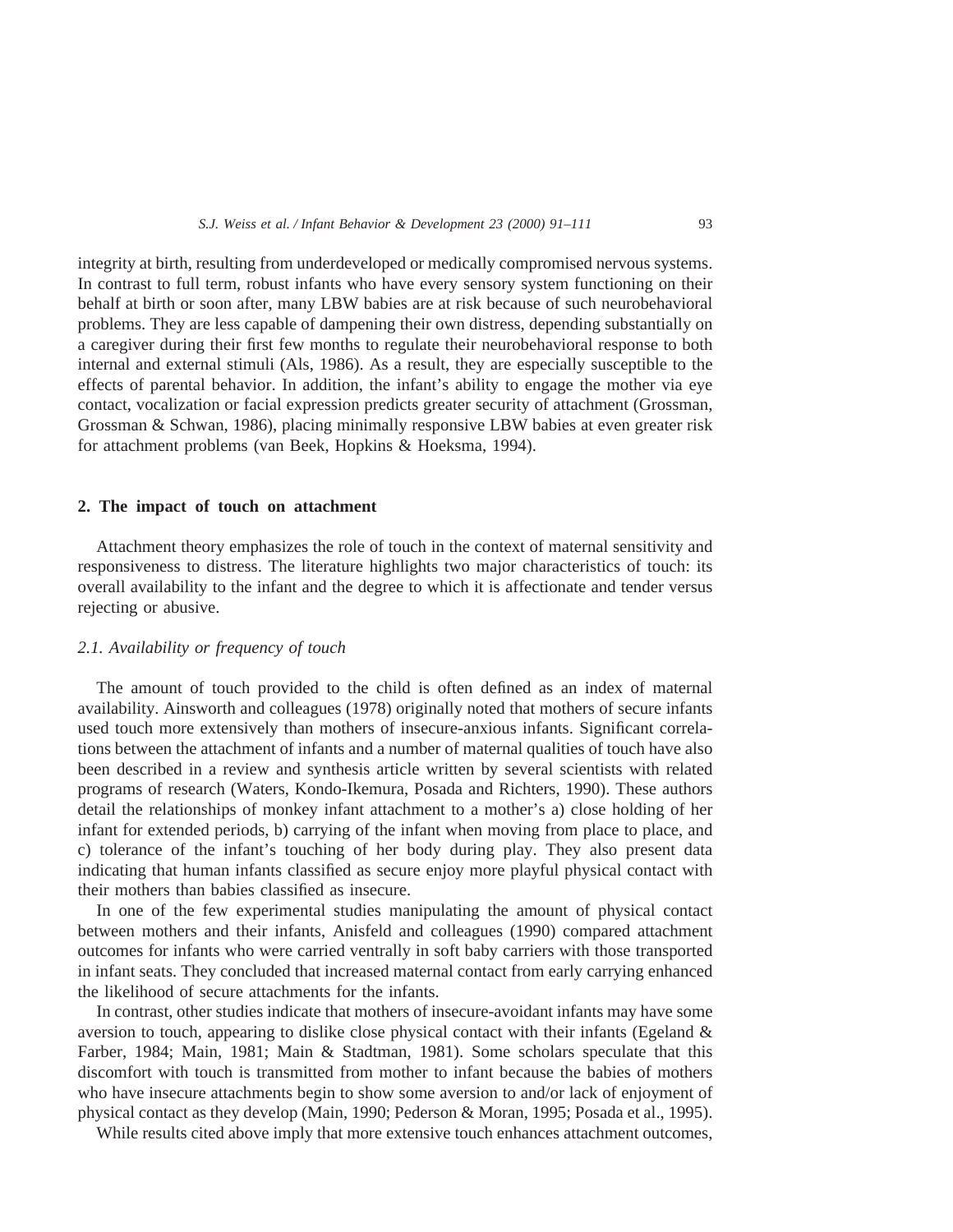other findings suggest that too much touch can have a negative impact on attachment. Ainsworth et al. (1978) noted that mothers of insecure-resistant infants used touch that was interfering and at times inappropriate to the infant's needs. Other investigators have found that insecure-avoidant attachments are related to intrusive, excessively stimulating caregiving approaches (Lewis & Fiering, 1989; Smith & Pederson, 1988; Vondra et al., 1995). On the other hand, 'moderate stimulation' has been associated with greater security of attachment (Belsky, Rovine & Taylor, 1984; Feldstein et al., 1995). This distinction is clearly salient for low birth weight infants who are susceptible to overstimulation from touch as a result of their fragile nervous systems. The effects of frequent touch on infant security of attachment may well be moderated by the infant's degree of biological vulnerability.

It has been argued that sensitive parenting may be particularly important in assuring secure attachments when infants present more challenging neurobehavioral or temperamental profiles such as those often seen with LBW infants (Frodi & Thompson, 1985; Pederson & Moran, 1995). A mother's sensitivity to infant cues and responsiveness to distress have been integral concepts within attachment theory, viewed as antecedents to later attachment security (Bowlby; 1973; 1982). Based upon this literature, it seems likely that a mother's sensitivity would interact with her frequency of touch to determine its effects. When a mother is more generally sensitive toward the infant, touch would more likely be used with attention to the child's unique cues and state of readiness. Less sensitive mothers may use touch without consideration of these factors, leading to more negative effects on the infant's felt security.

#### *2.2. Nurturing versus harsh touch*

In addition to their more extensive use of touch, Ainsworth and colleagues (1978) found that mothers of securely attached infants also used more affectionate and tender touch with their babies than did mothers of insecure infants. Specifically, they caressed, hugged and kissed their infants more frequently and were careful and gentle in their handling. Other studies have supported these initial findings, indicating that warm, affectionate touch is more prominent among mothers of secure infants (Bates et al., 1985; Leyendecker et al., 1997; Network, 1997; O'Connor et al., 1992) but lacking in mothers of insecure-resistant infants (Schneider-Rosen & Cicchetti, 1984).

In contrast to nurturing touch, research has identified rejecting, angry, abrupt touch as a more typical pattern of mothers of both insecure-avoidant infants and infants with disorganized attachments (Ainsworth et al., 1978; Carlson et al., 1989; Crittenden, 1988; Van der Kolk & Fisler, 1994). The impact of such harsh touch has been described most extensively for children who are physically abused. They, as well as children exposed to substantial physical punishment, show a high incidence of insecure attachments (Main & Hesse, 1990; Main & Solomon, 1986; van IJzendoorn et al., 1992). These studies lead to the hypothesis that less use of harsh touch and greater use of nurturing touch should be associated with secure attachment. However, there is some danger in assuming that tender, affectionate touch is inherently beneficial. Gentle, loving touch could be intrusive if used at an undesirable moment. Such a possibility suggests that a mother's sensitivity may also moderate the effects of nurturing or even harsh touch on the infant's attachment to the mother.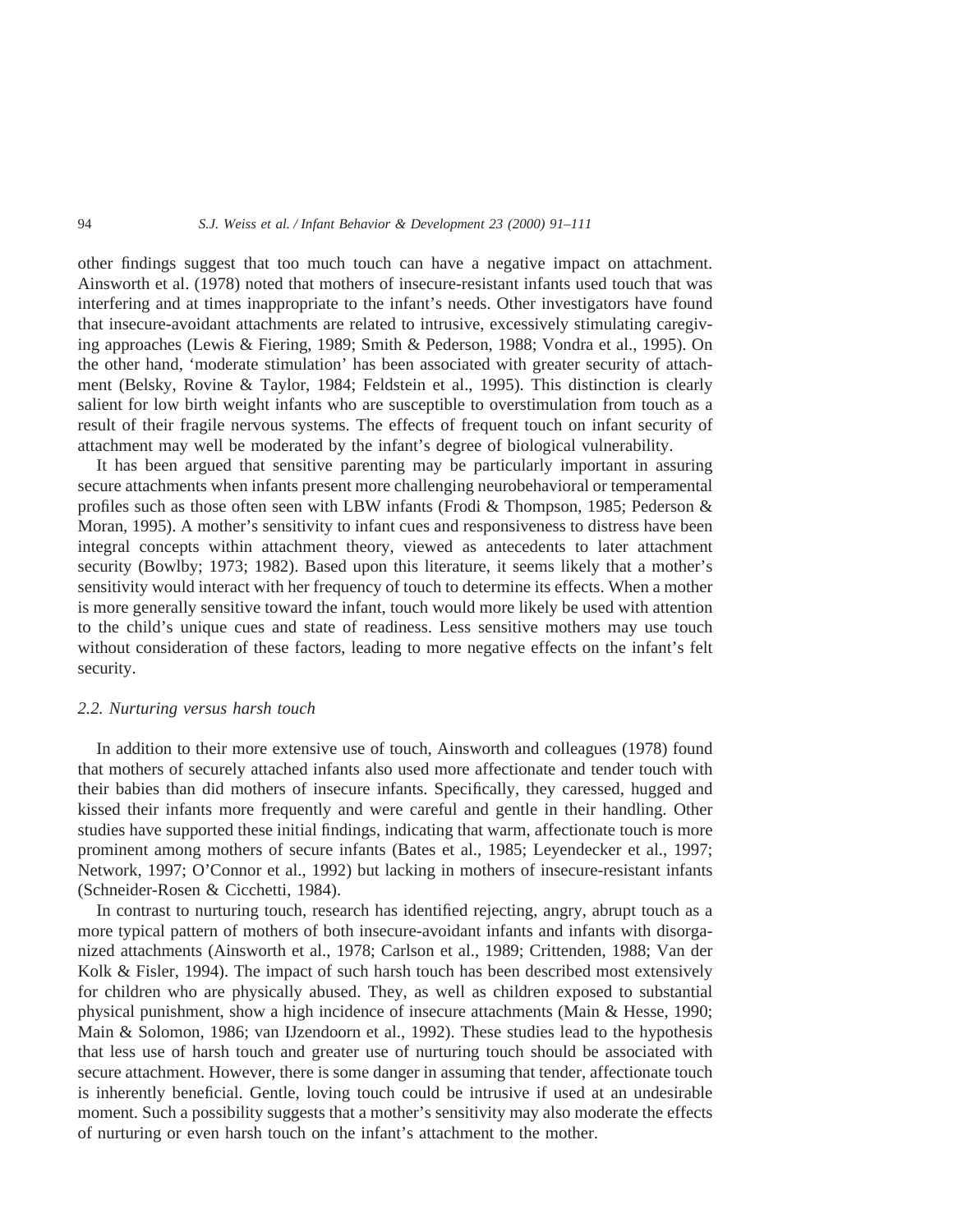Gender represents another variable that could influence the relationship between maternal touch and a child's attachment. Research suggests that there are differential effects of nurturing touch on boys versus girls, with these effects being much stronger for boys (Weiss, 1990; 1999). Such findings may stem from differences that have been noted (in both human and animal studies) in the ways in which males and females perceive and process the touch they receive (Diamond, 1990; Hofer,1981; Weiss, 1993). These touch-specific gender differences are given further significance by the fact that LBW boys are consistently more at risk for worse socioemotional outcomes than LBW girls (Brooks-Gunn & Benasich, 1997; Pharaoh et al., 1994).

#### *2.3. Maternal history of touch*

Research supports the notion that a mother's history of attachment-related experiences as a child will influence the nature of the attachment she cultivates with her own child. Evidence of this intergenerational transmission of attachment behavior abounds (Benoit & Parker, 1994; George & Solomon, 1996; Steele, Steele & Fonagy, 1996; van IJzendoorn, 1995; Ward & Carlson, 1995). Within the theoretical tradition of Bowlby and Ainsworth, an individual's physical contact experience with the attachment figure would be an integral feature of overall attachment security. A mother's state of mind with respect to the touch in her family of origin would constitute part of her internal working model of attachment behavior (i.e., her cognitive and emotional expectations of how attachment figures respond when they are turned to for support or security). Negative tactile experience could foster a lack of felt security with the attachment figure's physical availability when the need for contact comfort arises. It is such a history that would potentially compromise subsequent attachment-related interactions. For example, Main (1990) found that a mother's aversion to physical contact with her child during a stressful situation was significantly related to the mother's perceived rejection of her own bids for contact as a child and to her infant's insecure attachment behavior (Main & Weston, 1981). Such theoretically-based findings suggest that a mother's felt security regarding her own tactile history may interact with her actual use of touch to influence her infant's security of attachment.

#### **3. Research aims**

Based upon the theory and research described above, our study had two major aims: 1) to determine whether a mother's frequency of touch or her use of nurturing versus harsh touch are associated with the low birth weight infant's security of attachment, and 2) to determine whether selected moderating variables may interact with maternal touch to influence its relationship to attachment: specifically, a) the mother's sensitivity toward the infant, b) the mother's felt security regarding her own history of touch, c) the infant's degree of biological vulnerability, and d) the infant's gender.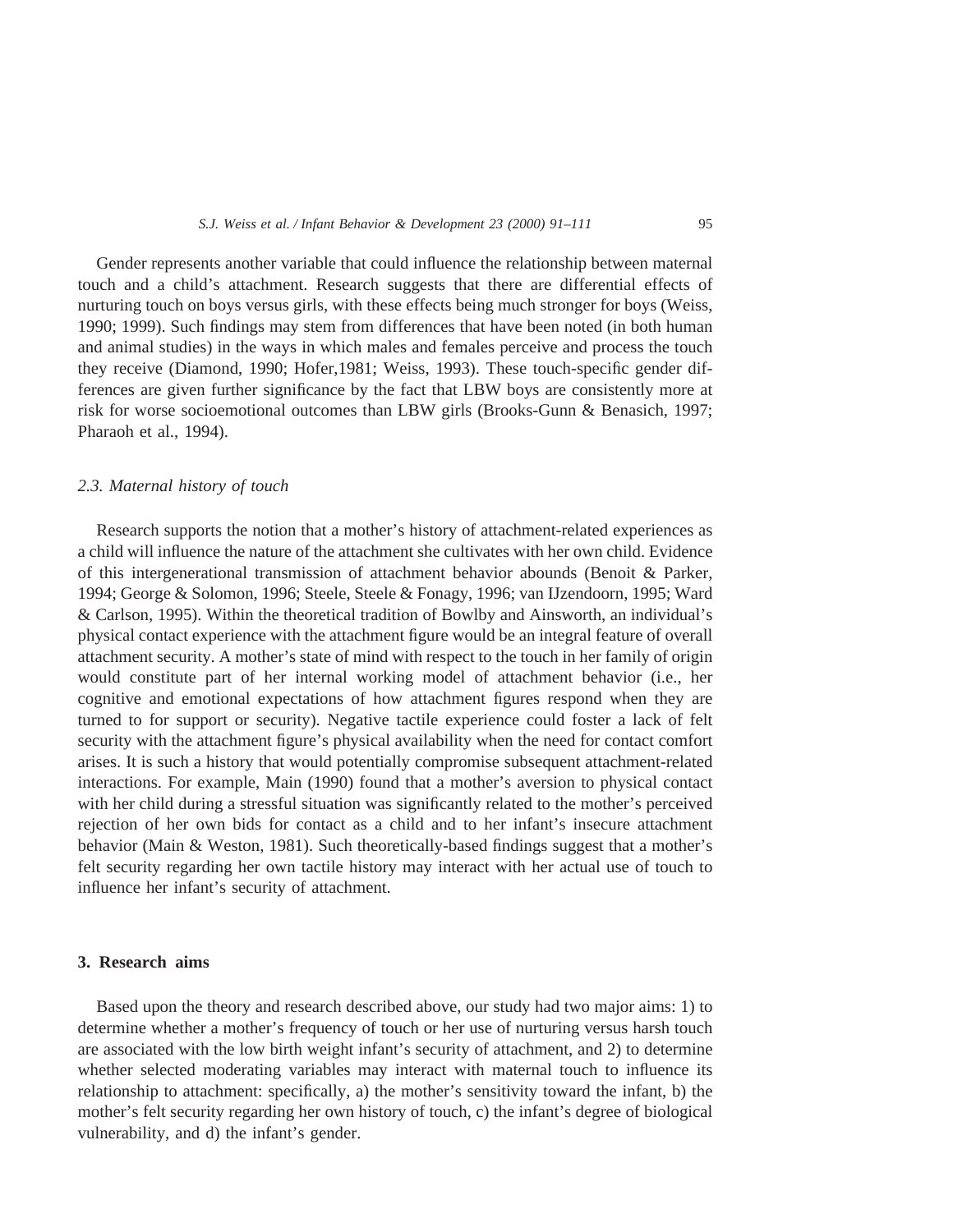# **4. Methods**

### *4.1. Sample*

The sample included 131 infants and their mothers who were recruited into the study during the infant's first two weeks of life. These dyads were part of a larger research program focused on early development of low birth weight infants. The sample was ethnically diverse, including 46% Caucasian, 28.4% Hispanic, 19.3% African American, and 6.5% Asian or Native American babies. Their weight ranged from 570 g to 2500 g with a mean birthweight of 1487 g (SD = 547). Ninety-four percent of the babies had a gestational age of less than 37 weeks, with a sample mean of 32 weeks. Forty-four percent of the babies were girls and 56% were boys, with 22% known to have been drug exposed in utero. Mothers had a mean age of 29 years (SD = 7), ranging from 16 to 44. They averaged 12.5 years of education, with a spread from 1 to 20 years. Eighty-one percent of the mothers lived with their partner, but not necessarily a spouse. Forty-five percent of the mothers were living below the poverty level. Sixty-one percent were employed at least part-time, with 29% being the sole support for their family.

# *4.2. Procedures*

Families were recruited from the neonatal intensive care units of 3 major teaching hospitals in northern California. Mothers were told that the overall purpose of the research was to understand factors that might influence the health and development of babies who are small at birth. Once an informed consent was acquired, the mother was given a demographic questionnaire to complete regarding both herself and her baby. When the baby was one month old, a research assistant (RA) with clinical expertise in care of neonates reviewed the medical charts of mother and infant to identify the presence or absence of specific perinatal risk factors that constituted the Perinatal Complications Scale. When the baby was 3 months of age, another RA who was a clinical nurse specialist made a home visit to videotape the mother and infant during a typical feeding. Mothers fed the infant in their normal feeding mode, either breast or bottle. The videocamera was set up and turned on as soon as the RA arrived in order to allow time for the mother to adjust to its presence. The camera was then left on the mother and infant while the baby was being fed. The videotape of the feeding was analyzed subsequently using the Tactile Interaction Index (to measure the mother's use of touch) and the Nursing Child Assessment Feeding Scale (NCAFS) to measure the infant's interactive responsiveness and the mother's sensitivity. When the infant was 6 months of age, the RA made another home visit at which time the mother completed a questionnaire regarding her experience with and attitudes toward physical contact. Shortly after the infant's first birthday (corrected for gestational age), an appointment was made for a final home visit to interview the mother and spend approximately 3 hrs observing the mother and child during a playtime and feeding. The interview and observations were used as the major source of input for the RA's completion of the Attachment Q-Set.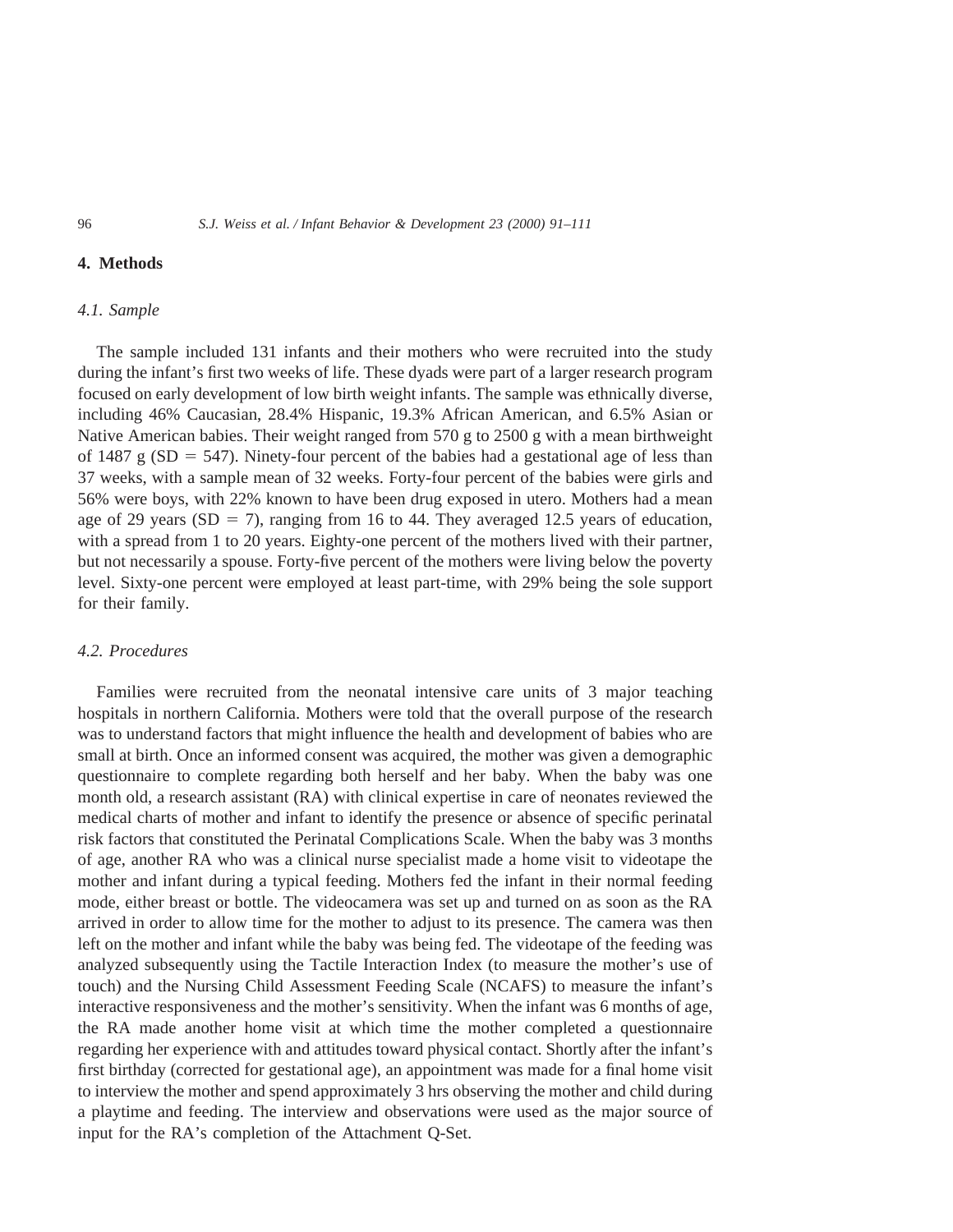# *4.3. Measures*

*4.3.1. Infant vulnerability.* Vulnerability was measured with an index that combined scores from 3 variables: infant birthweight, perinatal risk status, and interactive responsiveness of the infant at 3 months of age. Birthweight and perinatal risk data were determined by the Perinatal Complications Scale (Littman & Parmelee, 1978; Parmelee et al., 1976). The measure assesses maternal obstetrical history, pregnancy events, perinatal measures of the infant (e.g., gestational age and apgar), and hazardous postnatal events such as need for ventilatory assistance, metabolic abnormality, or surgery. A summary score is based on the number of risk factors incurred by a mother-infant pair, with higher scores indicating greater risk. Risk data were acquired primarily from chart review during the first month postnatal, with supplemental input from the infant's primary nurse. Reliability and validity have been demonstrated for these scales (Francis et al., 1987; Scott et al., 1997). The score for infant responsiveness (which was combined with the perinatal risk score and the birth weight score to yield an infant's vulnerability index) was determined through the NCAFS measure described next.

*4.3.2. Maternal sensitivity and infant responsiveness.* The NCAFS was used to measure infant responsiveness to the mother as well as maternal sensitivity. The scale is an observational measure with established normative data. It shows evidence of total and subscale internal consistency and test-retest reliability as well as construct, concurrent and predictive validity (Barnard et al., 1989; Sumner & Spietz, 1994). While observations relevant to the entire scale were made, only subscale scores pertinent to this study are described here: 1) the infant subscale for 'responsiveness to caregiver' which was incorporated into the vulnerability index mentioned above, and 2) two maternal subscales for 'sensitivity to cues' and 'responsiveness to distress'. The subscales each consist of binary items which are summed; larger scores indicate greater sensitivity or responsiveness. The measure also provides a combined maternal score which is the sum of the 'sensitivity to cues' and 'responsiveness to distress' scales; this is the score we used in our analysis.

An expert coder was trained and certified as reliable in use of the NCAFS by the University of Washington NCAST office (i.e., met their criterion of at least 85% reliability for each scale on a series of standardized case studies). This individual completed the coding for all infant-mother dyads based upon review of the entire videotape of their feeding situation. The coder was blind to any other information about the mother-infant pairs.

*4.3.3. Maternal touch.* The specific properties used by mothers in their touching of infants were measured with the Tactile Interaction Index (TII) (Weiss, 1992). The TII includes both a series of training videotapes differentiating various properties of touch as well as a coding system to analyze these properties within a specified interaction. The coding system was created specifically for microanalysis of videotaped or filmed interaction. While it has indices measuring the intensity, location, action and frequency of a touch, only the action and frequency indices were pertinent to the variables under study (i.e., nurturing touch, harsh touch and frequency of touch).

The action index identifies 28 different gestures or movements that can be used in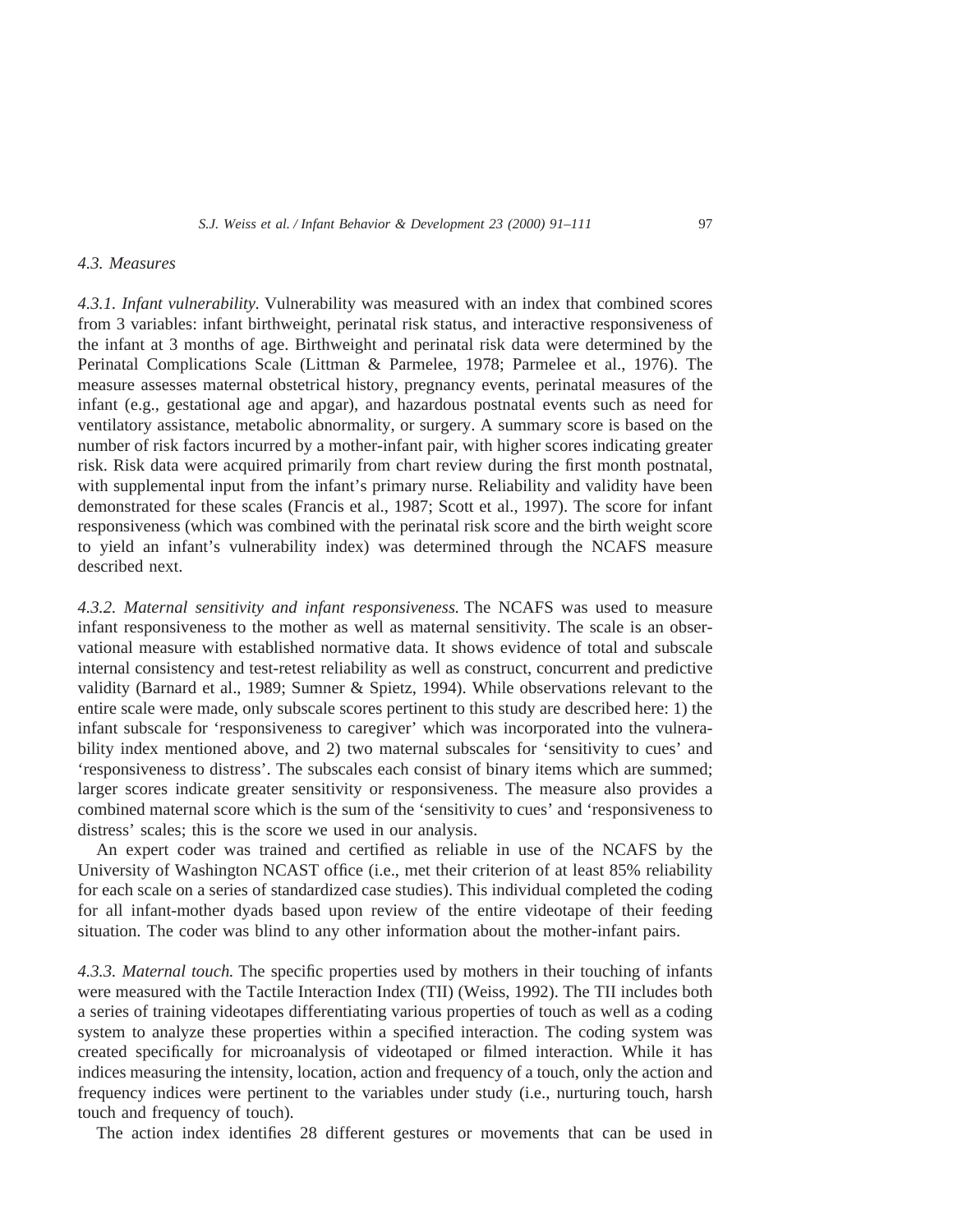touching (e.g., grab, push, rub, squeeze). From the raw data regarding specific tactile gestures, 2 percentage scores were developed. The first score rated each mother on the degree to which she used nurturing actions (e.g., stroking, kissing) and the second score identified the degree of harsh actions (e.g., hitting, slapping). In contrast to the action index, the score for frequency of touch was not a percentage score but rather the actual number of times a mother touched her baby.

A standardized 5 minute segment of the infant feeding situation was used for analysis of each mother's touch. The initial few minutes of the feeding were not used in order to allow mother and baby to adjust comfortably to their normal feeding routine. Two subsequent minutes were then coded during active feeding of the baby. Three additional minutes were also coded at the end of the feeding, when mothers were burping the baby and engaging in other interaction with the infant unrelated to the feeding per se. Although we found no significant differences within the sample for overall qualities of touch used by mothers who breast and bottle fed, this latter three minutes of the coding period allowed for a variety of interaction that was independent of the mother's feeding mode. Standardizing the length of time coded for each feeding limited some of the variance in overall frequency of touch. However, it was necessary in light of a number of factors, including the length of some feeds, periods where the baby was sleeping with no interaction taking place, and the time-intensive nature of the tactile coding process. The natural, spontaneous quality of the feeding was preserved by standardizing what was coded rather than rigidly structuring the feeding situation itself.

The content, construct and predictive validity, as well as internal consistency, interrater reliability and test-retest stability of the TII have been established previously (Weiss, 1990; 1992). A trained RA (who had achieved coding reliability of 0.92 or above for each index) reviewed the five minute feeding tapes two separate times, coding the action and frequency indices separately. This RA had no other contact with the families participating in the study, nor any access to information about them.

*4.3.4. Maternal history of touch.* A mother's history of touch was measured by the Physical Contact Assessment Questionnaire. The 20 item Likert -type questionnaire was developed specifically for the larger research program of which this study was a part. Although there are 3 subscales within the entire measure (I. 'Attitudes toward Touch', II. 'Felt Security regarding Tactile Experience as a Child', and III. 'Felt Security regarding Current Tactile Experience'), only the score from the subscale assessing tactile experience as a child was used in the study described here. This second subscale was the one most relevant to the mother's internal working model of attachment and, in fact, the only subscale which showed a relationship to infant attachment when a preliminary correlation matrix was computed. The self-report items in this subscale measured the degree to which the touch received in the mother's family of origin was perceived as affectionate versus punitive and the degree to which the amount and type of touch met the respondent's needs for affection and comforting as a child. The subscale's alpha reliability within the sample was 0.83. We have found in the larger research program (from data of 185 mothers of low birth weight infants) that the subscale predicts the degree of a mother's rejection of her own child, with less felt security in her past tactile experience predicting greater rejection ( $r = -0.24$ ,  $p < .003$ ). These data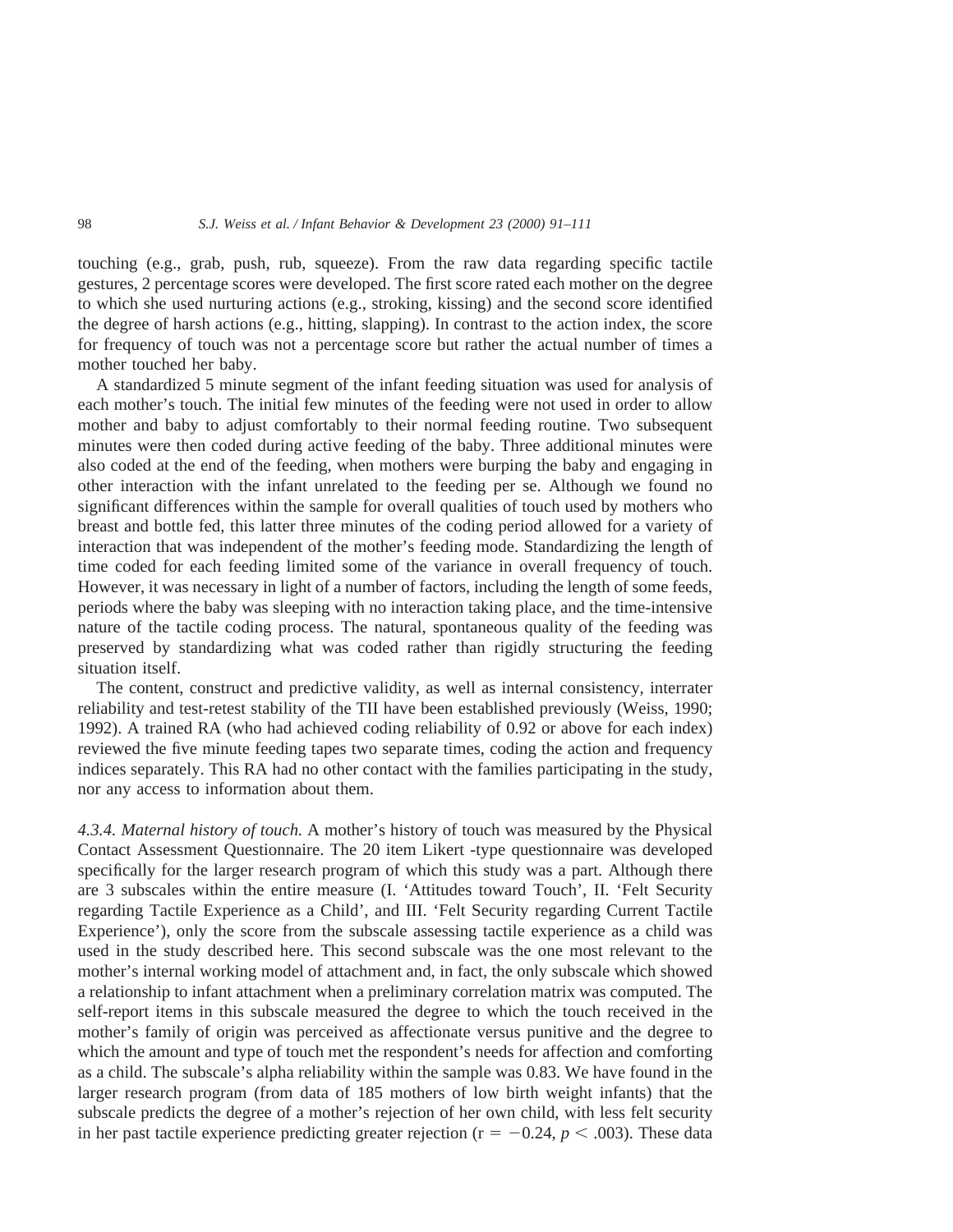also indicate that the subscale is correlated with a) the mother's felt security in her current tactile experience ( $r = 0.33$ ,  $p < .000$ ) and b) the perceived supportiveness of her current relationships ( $r = 0.17$ ,  $p < .04$ ). Its predictive validity is further evidenced by correlations with family functioning ( $r = 0.23$ ,  $p < .005$ ) and satisfaction with family interactions ( $r =$ 0.32,  $p < .000$ ).

*4.3.5. Infant attachment security.* Security of attachment was measured with the Attachment Q-Set (Waters & Deane, 1985). This is a 90 item Q Sort using observations of secure based behavior of infants and young children during their interactions with primary caregivers in the home. The items are sorted into 9 categories in terms of whether they are characteristic or uncharacteristic of the child being described. All RAs who were assigned to follow various families longitudinally had been trained in the use of the Q-Set. Each RA completed the Q-Set for a particular child with whom they had worked for a full year prior to the Q-Set completion. As part of the larger research program, each RA had bimonthly contact with a specific group of families for whose data collection they were responsible. This contact involved home visits of about two hours in length when the infant was both 3 and 6 months of age. Although these visits were focused on data collection unrelated to the attachment measure, the RA was able to use this extended experience with a specific family as an additional source of input for sorting the statements.

Specific to the attachment Q-Set, the RA spent approximately 3 hrs in the home shortly after the child's first birthday, observing the child and mother during a playtime and a feeding. As part of our protocol for the observations, the mother was asked to leave the room at one point without telling the child where she was going or when she would return. After a period of observing the child's response, the RA offered the baby a new toy and initiated a play attempt. After about 3–5 minutes, the mother returned. During each of these separate periods of time, the RA observed the infant's level of distress specific to the brief separation and reunion, the various responses to mother and RA, and the interaction of mother and infant. While not attempting to replicate the carefully standardized features of the 'Strange Situation' protocol, this semistructured aspect of the home observation did enhance the RA's ability to characterize the child on the attachment-related behaviors in the Q-Set. Finally, as an additional attempt to create a comprehensive and valid data base from which to determine the child's characteristics, the RA interviewed the mother to acquire her input regarding the behaviors in the Q-Set. For this interview, the 90 statements were converted into a respondent-friendly interview format. Within 24 hrs after this home observation and interview, the RA completed the Q-Set, integrating past experiences with the family, the three hour home observation, and maternal interview data to make judgments regarding the relevance of each statement to the child. Waters and Deane's (1985) criterion set of items for secure attachment was used as the measure of security, with the percentage of agreement for an infant's ranking on the criterion items being the final score for secure attachment.

Studies report interobserver reliability ranging from 0.72 to 0.95 for the Q-Set (Belsky & Rovine, 1990; Solomon & George, 1999; Teti & McGourty, 1996). We found an interobserver reliability of 0.89 for those trained to complete the Q-sorts in our study. Content, construct and predictive validity have been supported (Kerns, 1994; LaFreniere et al., 1992; Posada et al., 1995; Strayer et al., 1995).Concurrent validity is evidenced by the measure's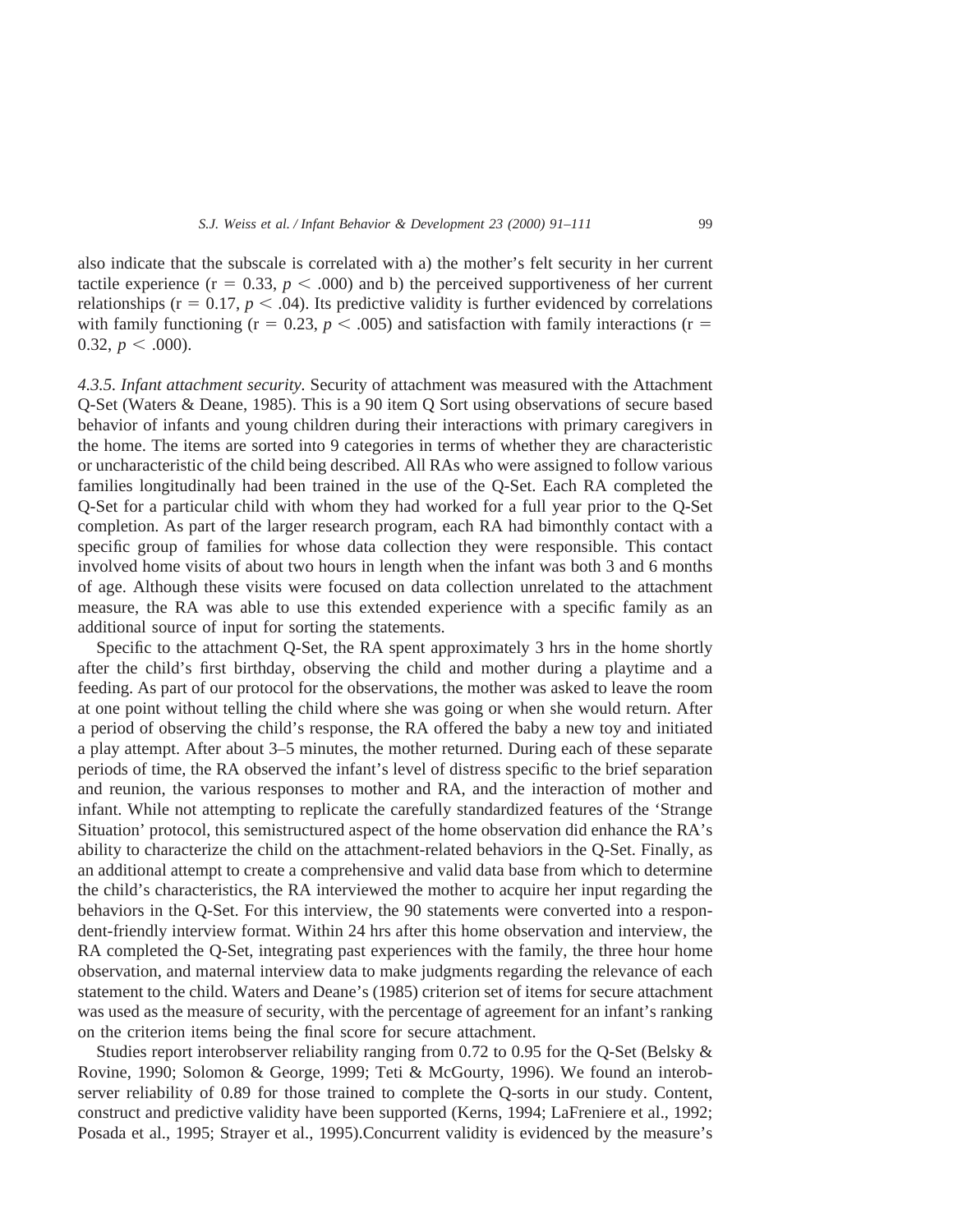ability to differentiate attachment classifications using the 'Strange Situation' in several but not all studies (Belsky & Rovine, 1990; Mangelsdorf et al., 1996; Vaughn & Waters, 1990).

# *4.4. Data analysis*

Analytic procedures involved three phases. First, we computed a correlation matrix to identify independent and moderating variables with the potential for a significant relationship to security of attachment. Independent variables were the mother's frequency of touch, nurturing touch, and harsh touch. Moderating variables included the infant's biological vulnerability and gender as well as the mother's sensitivity toward the child and her felt security regarding her own tactile experience as a child. Because gender was a discrete variable, we performed *t* tests to determine any potential differences in security of attachment between boys and girls.

In the second phase, we identified any interaction terms that might have a significant effect on attachment. We tested the potential effects of the interaction between each independent variable and each moderating variable through regression models, computing separate equations for each independent variable.

Finally, because we were interested in differentiating any subtle effects of various degrees of maternal touch on attachment, analysis of covariance (ANCOVA) procedures were employed to address our research aims. We computed separate ANCOVA's for each touch variable as between subjects factors, grouping subjects into 3 categories based on their extensive, moderate or minimal use of each type of touch. Any moderating variables which were identified via preliminary analysis as having significant associations to attachment were also included in the model as covariates or interaction terms using a nested design.

Because only 9 mothers used any harsh touch during the feeding, we could not perform all of the above procedures to examine its link to attachment security. We did, however, compute the correlation between the degree to which mothers used harsh touch and their child's security. *t* tests were also computed to compare the attachment security scores of children whose mothers used any harsh touch  $(n = 9)$  with children whose mothers used extensive nurturing touch, that is, at least  $75\%$  of their total touch ( $n = 12$ ).

# **5. Results**

#### *5.1. Maternal touch descriptors*

Within the standardized feeding period, mothers touched their babies an average of 213 times (SD=109), ranging from 41 to 714 touches. As an average, approximately half of a mother's touch was nurturing (47%), with a range from 0% to 91%. Seventeen percent of the mothers used no nurturing touch at all during the feeding situation. For the 9 mothers who used harsh touch (slapping or hitting), their mean for its use was 2% of their total touch, with a range from 1% to 19%.

Maternal age, income and years of education had no relationship to the frequency of maternal touch. However, a mother's use of nurturing touch was positively associated with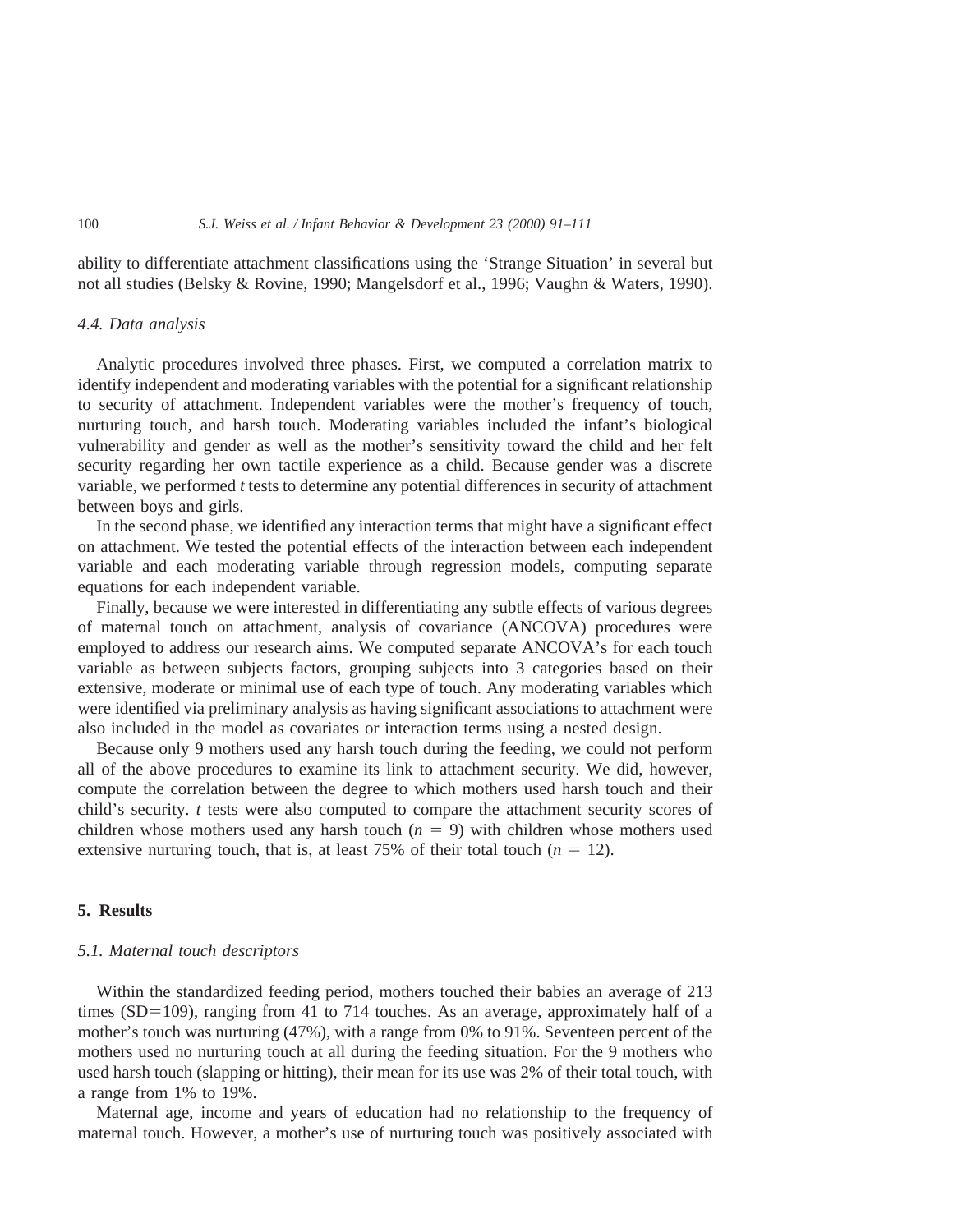| Pearson correlations for the association of infant attachment to other infant and maternal variables |  |
|------------------------------------------------------------------------------------------------------|--|
|------------------------------------------------------------------------------------------------------|--|

|                                          | Infant<br>V | Maternal |         |         |        |        |
|------------------------------------------|-------------|----------|---------|---------|--------|--------|
|                                          |             | FT       | NT      | HT      | Hx     | S      |
| <i>Infant</i>                            |             |          |         |         |        |        |
| <b>Attachment Security</b>               | $-.20*$     | .12      | $.22**$ | .61     | $.19*$ | .02    |
| Vulnerability (V)                        |             | .07      | .07     | $-.41$  | .00    | $-.13$ |
| Maternal                                 |             |          |         |         |        |        |
| Frequency of Touch (FT)                  |             |          | .06     | .11     | .05    | .09    |
| Nurturing Touch (NT)                     |             |          |         | $.82**$ | $-.02$ | .02    |
| Harsh Touch (HT)                         |             |          |         |         | .29    | $-.32$ |
| History of Touch (Hx)<br>Sensitivity (S) |             |          |         |         |        | .09    |

*Note:*  $N = 131$  except for all correlations involving harsh touch (n = 9).

 $*$ p < .05,  $*$  $p$  < .01.

more adequate financial income ( $r = 0.19$ ,  $p < .04$ ), older age ( $r = 0.25$ ,  $p < .004$ ), and years of education ( $r = 0.34$ ,  $p < .000$ ). Once we controlled for these socioeconomic variables, we found no differences across ethnic groups in their patterns of touch.

#### *5.2. Preliminary associations between attachment security and study variables*

The preliminary coefficients for potential correlations among study variables are displayed in Table 1. Only one of the independent variables, nurturing touch, showed any significant relationship to infant security of attachment. The correlation between scores for a mother's use of harsh touch and attachment security was substantial and in a positive direction. However, this relationship involved only 9 mothers and was not significant. Two of the moderating variables, infant vulnerability and maternal history of touch, were also associated with attachment security. The *t* tests to examine potential differences between boys and girls in attachment security or for any other study variables identified no gender differences of any kind.

Only one significant relationship was noted among the independent and moderating variables. Nurturing touch was significantly and positively related to harsh touch for the small subsample of 9 mothers who used any harsh touch. In other words, mothers who used harsh touch with their infants also used a substantial amount of nurturing touch.

In our preliminary regressions to identify any interaction terms which might be associated with attachment security, only one relationship was significant or showed even a trend toward significance. This was the interaction between infant vulnerability and a mother's use of nurturing touch. So we built this interaction into the final analysis of covariance, along with the other variables which had shown significant relationships in the preliminary phases of analysis.

# *5.3. Final ANCOVA models for frequent and nurturing touch*

The results of the model for nurturing touch are shown in Table 2. Nurturing touch, infant vulnerability and the interaction between nurturing touch and vulnerability were all signif-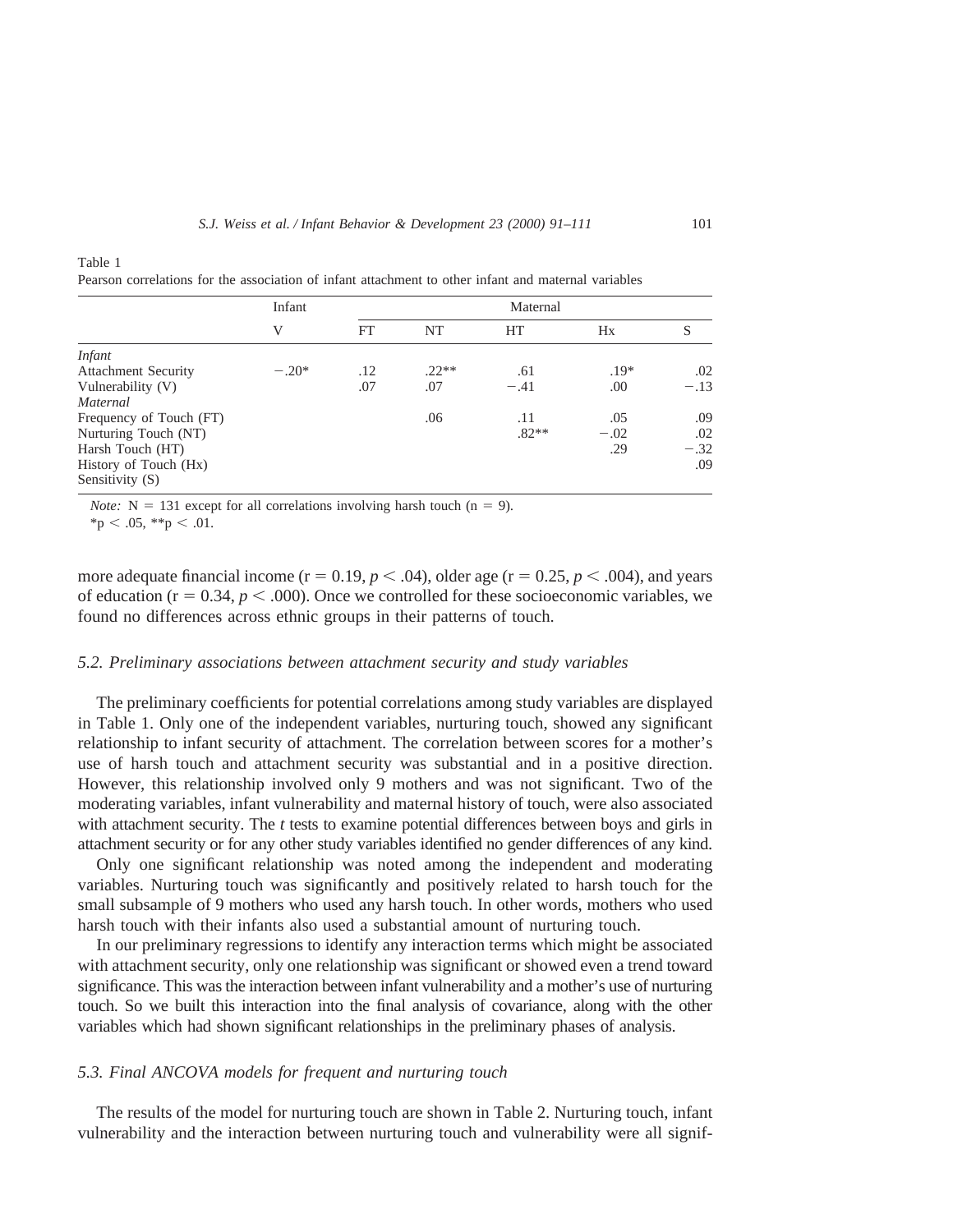| ۰ |  |
|---|--|
|   |  |

Analysis of covariance for effects of nurturing touch on infant attachment security

| Source                   | df  |         |  |
|--------------------------|-----|---------|--|
| Nurturing Touch (N)      |     | $4.87*$ |  |
| Infant Vulnerability (V) |     | $4.02*$ |  |
| Maternal Touch History   |     | 3.78    |  |
| $N \times V$             |     | $5.00*$ |  |
| Error                    | 124 | (1.45)  |  |

*Note:* The value in parentheses represents mean square error.  $*_{p} < .05.$ 

icantly associated with an infant's security of attachment. Although a mother's felt security regarding her own tactile experience as a child had been significantly associated with her infant's attachment in the preliminary correlations, it showed only a trend toward significance in the final model.

Post hoc contrasts (using a modified Bonferroni procedure) among the three groups of mothers who had used different degrees of nurturing touch showed a significant difference between one of the groups and the other two. The group of children whose mothers used extensive amounts of nurturing touch had significantly higher scores for their security of attachment ( $M = 0.78$ ) than either children whose mothers used a moderate amount of nurturing touch (M = 0.67,  $p < .04$ ) or a minimal amount of nurturing touch (M = 0.63,  $p <$ .03). However, cross breaks to identify specific effects within the interaction between infant vulnerability and nurturing touch indicated significant differences in the effects of nurturing touch on very vulnerable versus more robust LBW infants. While the effects were in a positive direction for the larger group of more robust infants ( $r = 0.29$ ,  $p < .05$ ), nurturing touch was negatively associated with security of attachment for the higher risk, more vulnerable babies ( $r = -0.40$ ,  $p < .007$ ).

As shown in Table 3, frequency of touch showed no relationship to an infant's security of attachment nor did its interaction with any of the moderating variables. However, it is interesting to note that when no variance was accounted for by a mother's actual touch of her infant, her felt security regarding her own tactile history was significantly associated with her infant's security of attachment.

Table 3 Analysis of covariance for effects of frequent touch on infant attachment security

| Source                 |     |         |
|------------------------|-----|---------|
| Frequency Touching     |     | .16     |
| Infant Vulnerability   |     | $4.14*$ |
| Maternal Touch History |     | $4.80*$ |
| Error                  | 126 | (4.75)  |

*Note:* The value in parentheses represents mean square error.

 $*_{p} < .05.$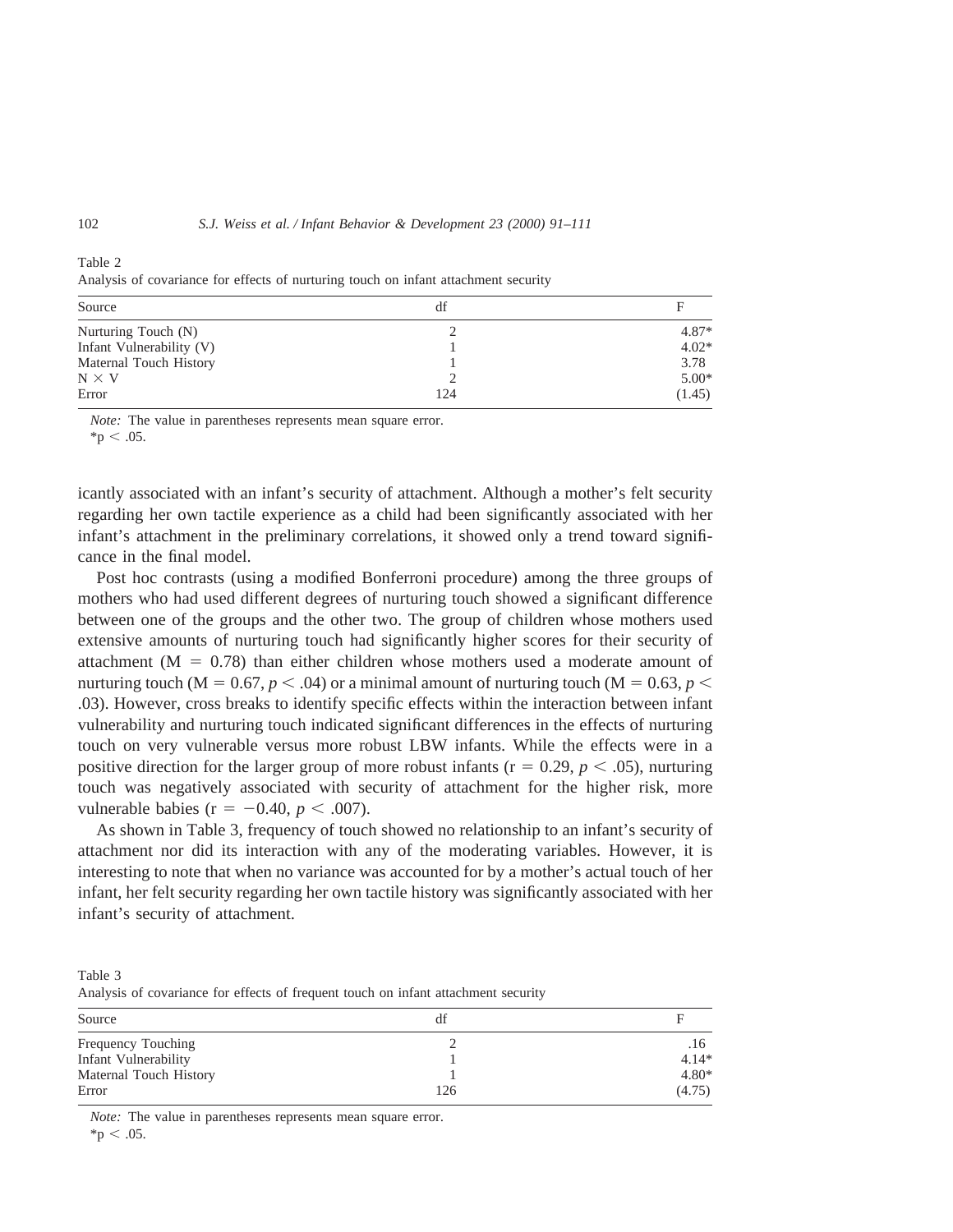### *5.4. Harsh touch*

As noted earlier, we were unable to adequately test the relationship between harsh touch and security of attachment. The mean score on security of attachment for children receiving harsh touch ( $M = 0.69$ ) was somewhat lower than the mean score for children receiving high amounts of nurturing touch ( $M = 0.78$ ) but the *t* test was not significant.

### **6. Discussion**

### *6.1. Maternal touch and infant attachment*

*6.1.1. Nurturing touch.* The results did indicate that a mother's use of more nurturing touch was related significantly to a secure attachment, but only for more robust LBW infants of larger weight and minimal perinatal risk. For this group, infants of mothers who used nurturing touch as 75% or more of their total touching of the infant were more likely to develop secure attachments than infants whose mothers used either moderate or minimal amounts of nurturing touch. Their attachment scores decreased proportional to the diminishing use of nurturing touch, although the use of moderate vs minimal nurturing touch did not appear to make a significant difference to attachment outcomes. These findings do support previous attachment research which indicates that mothers of securely attached infants use more affectionate and tender touch with their babies than mothers of less secure infants (e.g., Ainsworth et al., 1978; Leyendecker et al., 1997).

However, the results show an opposite effect of nurturing touch for the more vulnerable infants in our sample. For these very low birth weight, minimally responsive babies with many perinatal complications, the use of extensive nurturing touch was associated with less secure attachment. These findings indicate that more vulnerable infants may be more susceptible to overstimulation and distress from large amounts of kissing and caressing as a result of their fragile and underdeveloped nervous systems. Previous research has shown that high risk infants with more complicated courses exhibit both a diminished ability to modulate their arousal (Aylward et al., 1984) and substantial avoidance of interaction (Bennett, 1997) in an apparent attempt to manage their arousal. Because of their less sophisticated use of regulatory skills such as gaze aversion or crying, very high risk infants have less ability to communicate to their mothers any aversion or overstimulation they may experience during the interaction. In addition, infants who experience more perinatal complications and longer hospital stays may develop tactile aversion as a result of the often painful handling and probing incurred as part of their medical care (DeMaio-Feldman, 1994). These previous findings help to explain our results.

However, we expected that frequent touching rather than nurturing touch might show a potentially detrimental effect for attachment of high risk infants. But, as we considered the results, we noted that patting the infant's back was the most frequently used tactile action by mothers and was thus highly correlated with frequency of touch. In contrast to patting (which in most cases involves minimal stimulation), actions such as stroking, hugging and kissing make contact with numerous areas of the child's body, involving more proprioceptive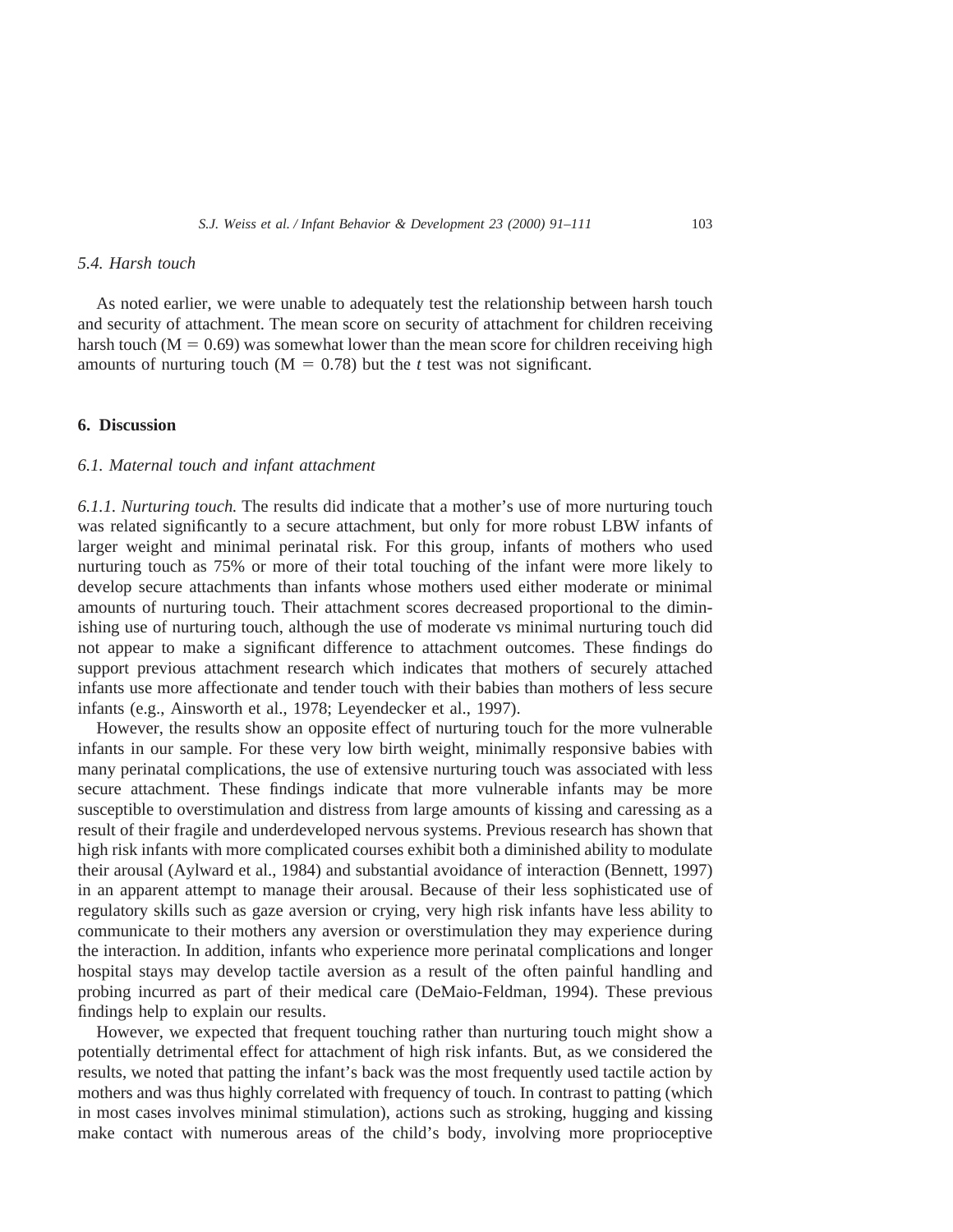stimulation, stronger intensity, and contact with areas of the infant's body having many nerve pathways such as the face, head and hands. It is this combination of factors (rather than affectionate touch per se) which may be excessively arousing or intrusive for the infant, engendering feelings of distress rather than comfort from extensive nurturing touch.

The direct association we found between vulnerability and attachment also suggests that more vulnerable infants are at risk for less secure attachments, irrespective of the nature of touch received. This outcome seems very important in light of previous studies which indicate that prematurity does not adversely affect the attachment relationship (Frodi  $\&$ Thompson, 1985; Macey et al., 1987). Although the mean attachment scores for our sample do not imply that the infants as a whole are insecurely attached and we did not look at attachment classifications per se, our findings reinforce previous research which has shown that "high risk" premature infants exhibit more insecure attachments than their full term counterparts (Plunkett et al., 1986). These results speak to the need for individualized attention to the low birth weight infant's unique challenges so that intervention can be tailored to assist the highest risk infants and their mothers.

In contrast to the significant effects of infant vulnerability, the child's gender appeared to have no association to attachment. Our findings did not support the prediction that LBW boys are at substantially greater risk than girls for attachment problems as a result of the touch they receive. It is interesting to note that the absence of any gender differences is in concert with much of previous attachment research in which a paucity of sex differences has emerged (Belsky & Cassidy, 1994; Hazan & Shaver, 1994).

*6.1.2. Harsh touch.* Our ability to address our research aim regarding harsh touch was compromised by its lack of adequate distribution. However, infants of the small subsample of mothers who did use harsh touch did not have significantly lower scores for secure attachment than infants receiving extensive nurturing touch. Their scores were indeed lower  $(M = 0.69 \text{ vs } 0.78)$  but the small sample size in this analysis most likely precluded adequate power to achieve any level of significance. It is surprising, however, that infants receiving harsh touch had higher scores for secure attachment ( $M = 0.69$ ) than infants receiving moderate ( $M = 0.67$ ) and minimal amounts ( $M = 0.63$ ) of nurturing touch. In addition, there was a positive and significant correlation between use of harsh touch and use of nurturing touch  $(r = 0.82)$ . This finding suggests that mothers who used harsh touch also were providing fairly substantial amounts of affectionate tactile stimulation; that is, they were tactually expressive mothers whose touch communicated both positive and negative affect. Although the number of mothers using harsh touch seriously limits our ability to generalize from their data, the provocative nature of these findings warrants further study. We need to test the speculation that receiving harsh touch per se may have no major negative effects on a child's development of a secure attachment as long as the child is also receiving appropriate nurturing touch. It is important to remember that mothers in our sample who used harsh touch did so, on average, only 2% of their total touching. Still, to slap or hit a child while being videotaped as part of a study would be more likely to occur if the mother used this type of touch quite spontaneously as part of her typical repertoire of caregiving. In light of this, we question whether it may be the absence of kissing, hugging and caressing (rather than the presence of harsh touch) which places the child at greater risk for insecure attachment. As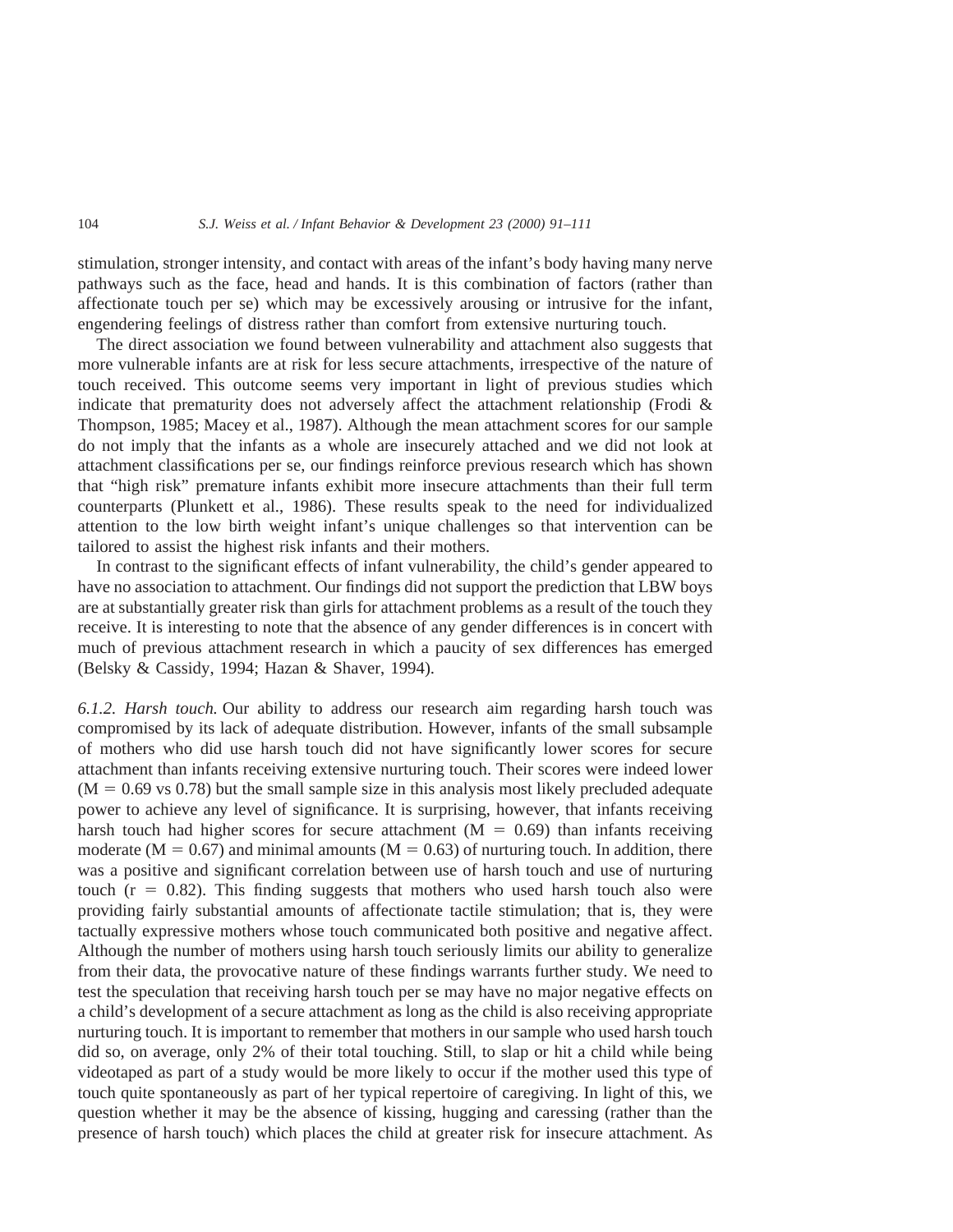long as nurturing touch is also available, a limited degree of harsh touch may not jeopardize an infant's general sense of being safe and secure.

*6.1.3. Frequency of touch.* The amount of touch received by a child appeared to have no relationship to his/her security of attachment. In fact, the mean score for secure attachment was identical for infants regardless of whether their mothers fell into the group which used very minimal amounts of touch, moderate amounts, or a high frequency of touch. These results differ from some research cited in the introduction to this article, indicating that both too little touch and too much touch may have negative consequences for attachment (e.g., Main & Stadtman, 1981; Vondra et al., 1995). However, our study did not examine maternal aversion to touch nor the intrusive or interfering quality of touch, characteristics which have been associated with minimal touch or overstimulating touch respectively. In addition, our measure of frequency did not differentiate amount of close holding or ventral contact from other types of touch such as holding the child's hand or patting her head. Greater use of ventral contact and close holding are specific types of touch which have been found to enhance attachment outcomes (Anisfeld et al., 1990; Waters et al., 1990) so the frequency of these types of touch may have different implications for secure attachment. Some of the variance associated with close holding and ventral contact may have been accounted for in our measure of nurturing touch but this possibility would need to be explored further. Accounting for such characteristics would speak to the "qualitative" nature of the touch used rather than its strict "quantity." In testing the hypothesis regarding frequent touch, our purpose was to examine the overall amount of physical contact, regardless of its qualitative nature.

There was no evidence that sensitivity played any moderating role between frequency of touch (or nurturing touch) and attachment. Nor did sensitivity show any direct association to attachment. Our study is not alone in finding an absence of any relationship between sensitivity and attachment (e.g., Seifer et al., 1996). In addition, the strength of the relationships which have been found is weak or modest at best, whether in more naturalistic, home-based studies using the Attachment Q-Set or in the laboratory-based strange situation (Solomon & George, 1999; Weinfeld et al., 1999). In fact, DeWolff and van IJzendoorn (1997) concluded from their meta-analysis that sensitivity does not appear to be an exclusive or predominant factor in development of secure attachment.

Still, the lack of any relationship between sensitivity and attachment is puzzling, especially for this population of infants who are at greater risk from the effects of caregiving as a result of their low birth weight status. It is important to remember that maternal sensitivity is a multidimensional concept of which our study measured only certain dimensions. Although the aspects of sensitivity which we examined are commonly held as central features of maternal sensitivity (i.e. sensitivity to infant cues and responsiveness to infant distress), the NCAFS measure allows for a limited assessment of specific behaviors which reflect these aspects of sensitivity. Some of the instruments that have been used to measure sensitivity in other studies determine a larger scope of behaviors indicative of sensitivity. We also question whether differences in the developmental point at which sensitivity is measured may be salient. We assessed the mother's sensitivity toward the infant at 3 months of age because we were most interested in the potential effects of her behavior during the infant's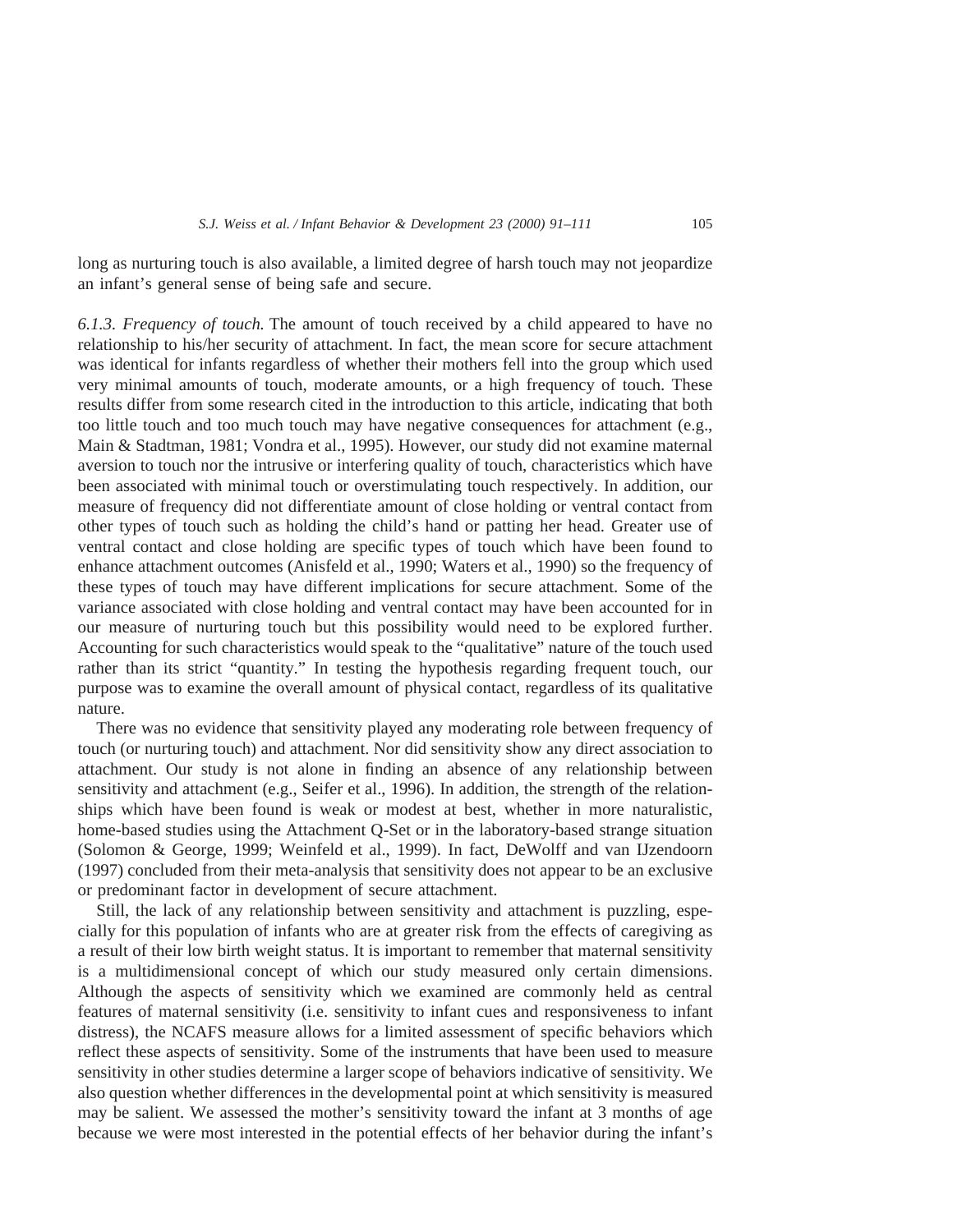early months when touch is a primary component of caregiving. But the role of sensitivity may strengthen as the infant becomes a more interactive partner and is more aware of the mother's behavioral contribution to that partnership. For instance, her sensitivity toward the infant at 12 months of age may have interacted significantly with maternal touch to influence attachment. All of these differential features of maternal sensitivity need to be explored in future research in order to better understand how sensitivity may or may not influence the effects of touch on attachment outcomes across the developmental span.

# *6.2. Maternal tactile history*

A mother's state of mind regarding her own tactile history did not appear to modify the effects of her touch but instead was directly associated with her infant's security of attachment. This finding lends credence to attachment theory's implication that a caregiver's own tactile experience as a child constitutes part of her internal working model of attachment. As noted by Ricks (1985), a parent's own childhood experience appears to tap an important source of variance in attachment outcomes for his/her child.

The strength of the association which we found between maternal tactile history and infant attachment attenuated to a trend once the mother's use of nurturing touch was accounted for in the model. However, when we removed tactile history from the model, the strength of the maternal touch variable was diminished. These complex connections between a mother's use of touch and her own tactile history suggest that they make some interrelated contribution to the infant's attachment. The importance of understanding the tactile antecedents in parentchild relations (specifically, the parent's own history of physical affection, discipline or physical neglect) has been emphasized by other investigators (Egeland et al., 1988). Our findings indicate that the mother's felt security about her attachment-related *tactile* experience may represent a core component of her internal working model of attachment which is transmitted to her child, potentially through some facet of her nurturing touch.

## **7. Conclusion**

Maternal touch does appear to play a significant role for low birth weight children in their development of a secure attachment to the mother. Kissing, hugging and caressing are significantly associated with attachment outcomes. However, the degree of an infant's vulnerability appears to influence whether extensive nurturing touch may support or impede the infant's development of a secure attachment. There is some indication that harsh touch per se may not necessarily place these children at risk for insecure attachment as long as nurturing touch is also present in the caregiving. But the subsample using harsh touch was so small that generalizability of their results is extremely limited. The overall frequency of maternal touch appears to have no link to the ultimate quality of a child's attachment, even when the mother shows a high degree of sensitivity in her caregiving. In fact, maternal sensitivity toward the infant at three months of age appeared to have no relationship to later attachment in this sample of low birth weight children, neither a direct association nor a modifying effect on the relationship between maternal touch and attachment. These results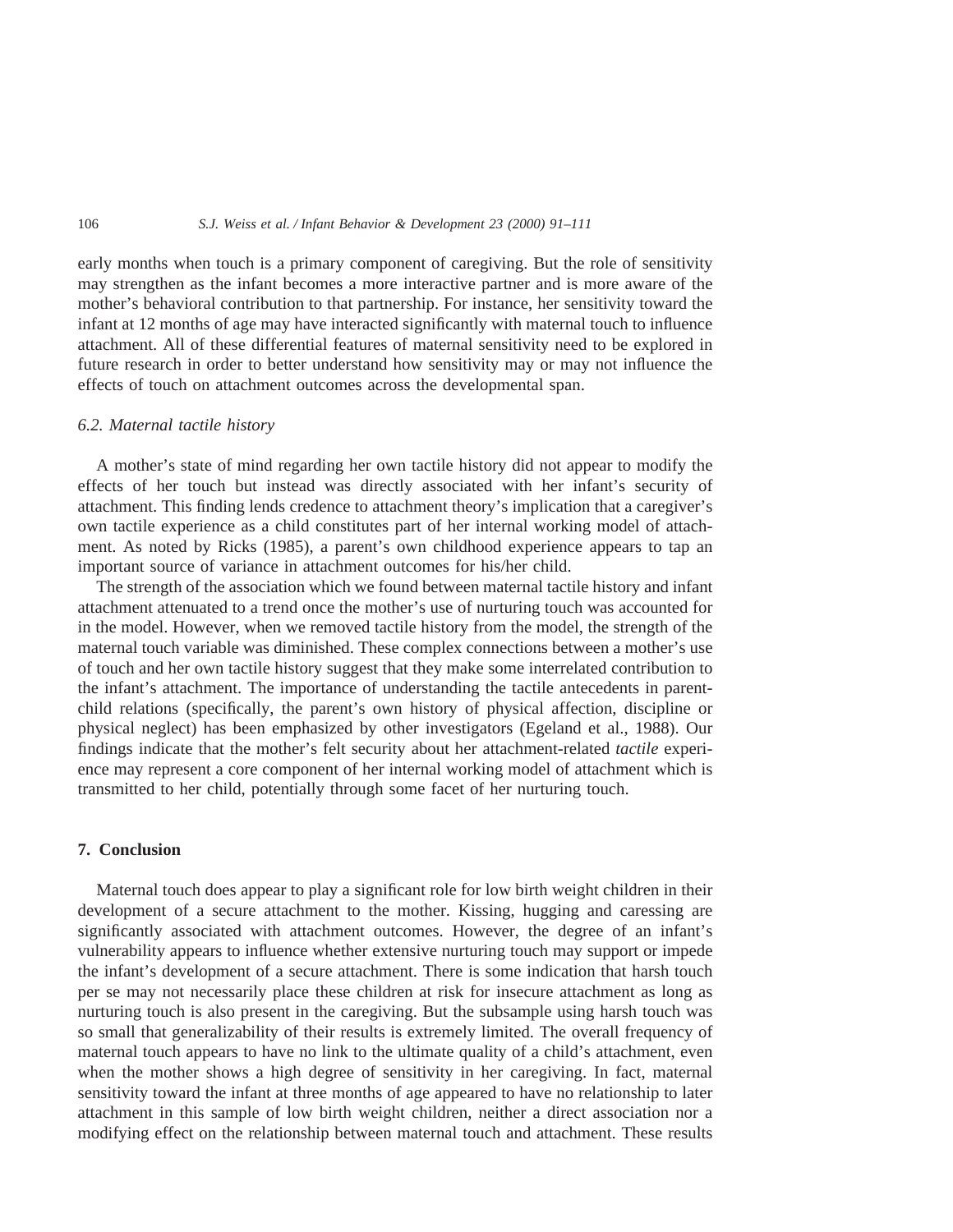raise some important questions regarding a) the potential for differential effects of sensitivity at various points in the child's development and b) whether specific dimensions or features of sensitivity may be associated with attachment while others are not.

Infants whose mothers felt more secure about their own childhood tactile experience were more likely to develop secure attachments. These results lend support to the idea of intergenerational transmission of working models of attachment and implicate a potential role for the tactile component of the attachment relationship in development of one's internal attachment model.

The results suggest that low birth weight infants who are more vulnerable based on medical complications, diminished responsiveness and very low birth weight are at significantly greater risk for attachment problems in general, with the potential for exacerbation of these problems from the use of extensive nurturing touch. Early identification of these babies may be critical to their later well being, so that interventions can be offered to enhance the mother's use of touch and to assist her in dealing with any unresolved feelings about her own tactile experience as a child.

#### **References**

- Ainsworth, M. S., Blehar, M. C., Waters, E., & Wall, S. (1978). *Patterns of attachment: a psychological study of the strange situation.* Hillsdale, NJ: Erlbaum.
- Als, H. (1986). A synactive model of neonatal behavioral organization: framework for the assessment of neurobehavioral development in the premature infant and for support of infants and parents in the neonatal intensive care environment. *Physical & Occupational Therapy in Pediatrics, 6,* 3–53.
- Anisfeld, E., Casper, V., Nozyce, M., & Cunningham, N. (1990). Does infant carrying promote attachment? An experimental study of the effects of increased physical contact on the development of attachment. *Child Development, 61,* 1617–1627.
- Aylward, G., Hatcher, R., Leavitt, L., et al. (1984). Factors affecting neurobehavioral responses of preterm infants and term conceptional age. *Child Development, 55,* 1155–1165.
- Barnard, K., Hammond, M., Booth, C., Bee, H., Mitchell, S., & Spiker, S. (1989). Measurement and meaning of parent-infant interaction. In F. Morrison, C. Lord, & D. Keating (Eds.), *Applied developmental psychology* (Vol. 3). New York: Academic Press.
- Bates, J. E., Maslin, C. A., & Frankel, K. A. (1985). Attachment security, mother-child interaction, and temperament as predictors of behavior-problem ratings at age three years. *Monographs of the Society for Research in Child Development, 50,* 167–193.
- Belsky, J., & Cassidy, J. (1994). Attachment and close relationships: an individual-difference perspective. *Psychological Inquiry, 5,* 27–30.
- Belsky, J., & Rovine, M. (1990). Q-Sort security and first-year nonmaternal care. *New Directions for Child Development, 49,* 7–22.
- Belsky, J., Rovine, M., & Taylor, D. G. (1984). The Pennsylvania Infant and Family Development Project: III. The origins of individual differences in infant-mother attachment: maternal and infant contributions. *Child Development, 55,* 718–728.
- Belsky, J., & Rovine, M. (1987). Temperament and attachment security in the strange situation: an empirical rapprochement. *Child Development, 58,* 787–795.
- Bennett, F. (1997). The low birth weight, premature infant. In R. Gross, D. Spiker, & C. Haynes (Eds.), *Helping low birth weight infants* (Chapter 1, pp. 3–16). Stanford, CA: Stanford University Press.
- Benoit, D., & Parker, K. C. H. (1994). Stability and transmission of attachment across three generations. *Child Development, 65,* 1444–1456.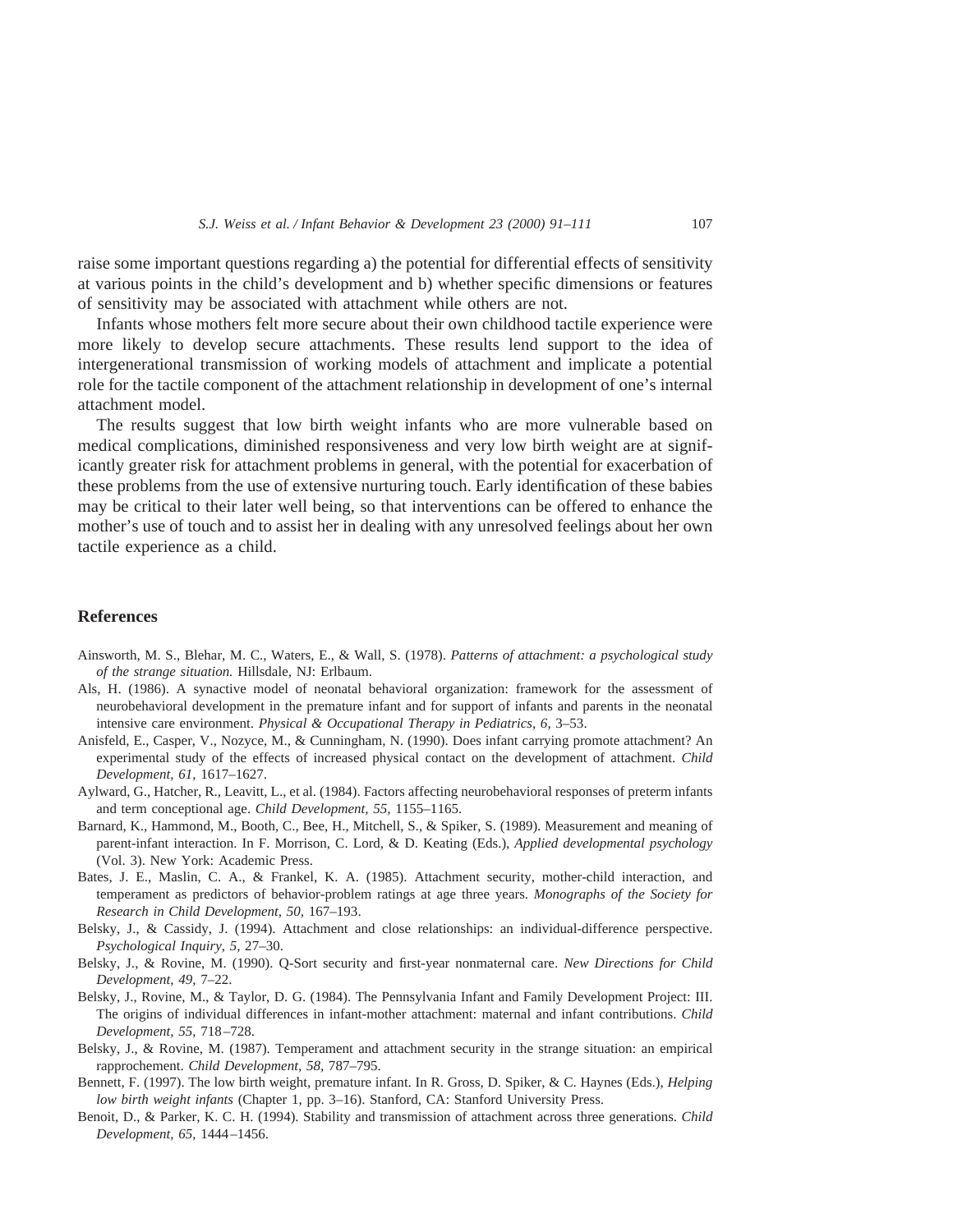- Bowlby, J. (1969). *Attachment and loss, vol. 1, Attachment.* New York: Basic Books.
- Bowlby, J. (1973). *Attachment and loss, vol. 2, Separation.* New York: Basic Books.
- Carlson, V., Cicchetti, D., Barnett, D., & Braunwald, K. (1989). Disorganized/disoriented attachment relationships in maltreated infants. *Developmental Psychology, 25,* 525–531.
- Crittenden, P. (1988). Relationships at risk. In J. Belsky & T. Nezwarski (Eds.), *Clinical implications of attachment* (pp. 136–176). Hillsdale, NJ: Erlbaum.
- Crockenberg, S. (1981). Infant irritability, mother responsiveness, and social support influences on the security of infant -mother attachment. *Child Development, 52,* 857–865.
- De Wolff, M., & van IJzendoorn, M. H. (1997). Sensitivity and attachment: a meta-analysis on parental antecedents of infant attachment. *Child Development, 68,* 571–591.
- DeMaio-Feldman, D. (1994). Somatosensory processing abilities of very low-birth weight infants at school age. *American Journal of Occupational Therapy, 48,* 639–645.
- Diamond, M. (1990). Evidence for tactile stimulation improving CNS function. In K. Barnard & T. B. Brazelton (Eds.), *Touch: the foundation of experience* (pp. 73–96). Madison, CT: International Universities Press.
- Egeland, B., & Farber, E. A. (1984). Infant-mother attachment: factors related to its development and changes over time. *Child Development, 55,* 753–771.
- Egeland, B., Jacobvitz, D., & Sroufe, L. A. (1988). Breaking the cycle of abuse. *Child Development, 59,* 1080–1088.
- Feldstein, S., Crown, C., Beebe, B., & Jaffe, J. (1995, April). *Temporal coordination and the prediction of mother-infant attachment.* Paper presented at the biennial meeting of the Society for Research in Child Development, Indianapolis, IN.
- Francis, P. L., Self, P. A., & Horowitz, F. D. (1987). The behavioral assessment of the neonate: an overview. In J. D. Osofsky (Ed.), *Handbook of infant development* (2nd ed., pp. 723–779). New York: John Wiley & Sons.
- Frodi, A., & Thompson, R. (1985). Infants' affective responses in the strange situation: effects of prematurity and of quality of attachment. *Child Development, 56,* 1280–1290.
- George, C., & Solomon, J. (1996). Representational models of relationships: links between caregiving and attachment. *Infant Mental Health Journal, 17,* 198–216.
- Grossman, K., Grossman, K. E., Gottfried, S., Suess, G., & Unzner, L. (1985). Maternal sensitivity and newborns' orientation responses as related to quality of attachment in northern Germany. *Monographs of the Society for Research in Child Development, 50,* 233–256.
- Grossman, K. Grossman, K., & Schwan, A. (1986). Capturing the wider view of attachment: a reanalysis of Ainsworth's strange situation. In C. Izard & P. Reed (Eds.), *Measuring emotions in infants and children* (vol. 2, pp. 124–171). New York: Cambridge University Press.
- Gunnar, M. R., Isensee, J., & Fust, L. S. (1987). Adrenocortical activity and the Brazelton Neonatal Assessment Scale: moderating effects of the newborn's biomedical status. *Child Development, 58,* 1448–1458.
- Harlow, H. (1962). Development of the second and third affectional systems in macaque monkeys. In T. T. Tourlentes, S. L. Pollack, & H. E. Himwich (Eds.), *Research approaches to psychiatric problems.* New York: Grune & Stratton.
- Harlow, H. F., & Zimmermann, R. R. (1959). Affectional responses in the infant monkey. *Science, 130,* 421–432.
- Harrison, L. L., Leeper, J. D., & Yoon, M. (1990). Effects of early parent touch on preterm infants' heart rates and arterial oxygen saturation levels. *Journal of Advanced Nursing, 15,* 877–885.
- Hazan, C., & Shaver, P. (1994). Deeper into attachment theory: author's response. *Psychological Inquiry, 5* (1), 68–79.
- Hofer, M. (1981). *The roots of human behavior.* San Francisco: W.H. Freeman.
- Hunziker, U. A., & Barr, R. G. (1986). Increased carrying reduces infant crying: a randomized controlled trial. *Pediatrics, 77,* 641–648.
- Kerns, K. (1994). A longitudinal examination of links between mother-child attachment and children's friendships in early childhood. *Journal of Social and Personal Relationships, 11,* 379–381.
- La Freniere, P., Provost, M., & Dubeau, D. (1992). From an insecure base: parent-child relations and internalizing behavior in the preschool. *Early Development and Parenting, 1,* 137–148.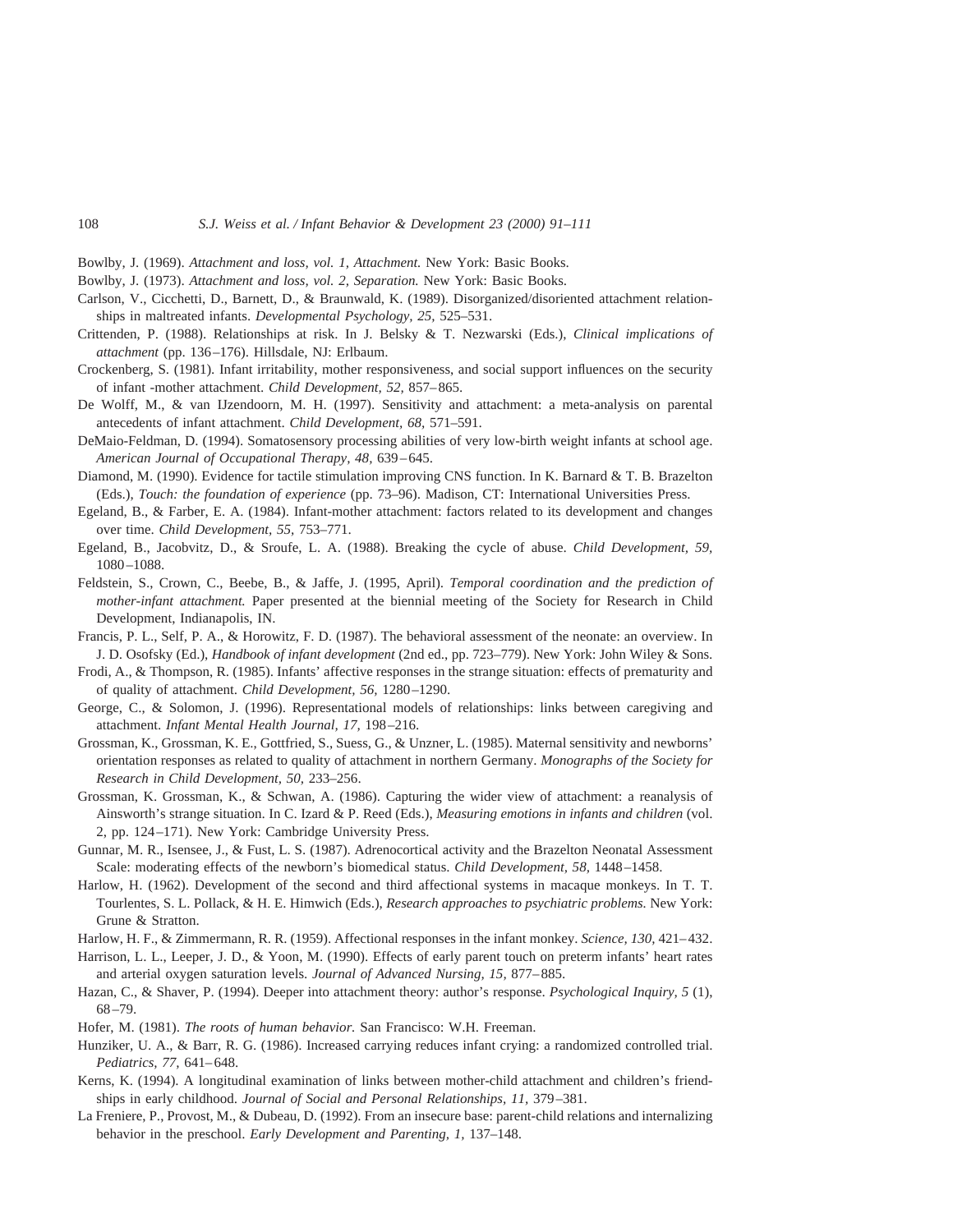- Lewis, M., & Feiring, C. (1989). Infant, mother, and mother-infant interaction behavior and subsequent attachment. *Child Development, 60,* 831–837.
- Leyendecker, B., Lamb, M. E., Fracasso, M. P., & Scholmerich, A. (1997). Playful interaction and the antecedents of attachment: a longitudinal study of Central American and Euro-American mothers and infants. *Merrill-Palmer Quarterly, 43,* 24–47.
- Littman, B., & Parmelee, A. H. (1978). Medical correlates of infant development. *Pediatrics, 61,* 470–474.
- Main, M. (1981). Avoidance in the service of attachment. In K. Immelman, G. Barlow, M. Main, & L. Petrinovitch (Eds.), *The Bielefeld Interdisciplinary Project* (pp. 651–693.) NY: Cambridge University Press.
- Main, M. (1990). Parental aversion to infant-initiated contact is correlated with the parent's own rejection during childhood: the effects of experience on signals of security with respect to attachment. In K. E. Barnard & T. B. Brazelton (Eds.), *Touch: the foundation of experience: full revised and expanded proceedings of Johnson & Johnson Pediatric Round Table X. Clinical infant reports.* (pp. 461–495). Madison, CT: International Universities Press.
- Main, M., & Hesse, E. (1990). Parents' unresolved traumatic experiences are related to infant disorganized attachment status: is frightened and/or frightening parental behavior the linking mechanism? In M. T. Greenberg & D. Cicchetti (Eds.), *Attachment in the preschool years: theory, research, and intervention* (pp. 161–182). Chicago: University of Chicago.
- Main, M., & Solomon, J. (1986). Discovery of an insecure-disorganized/disoriented attachment pattern. In T. B. Brazelton & M. W. Yogman (Eds.), *Affective development in infancy* (pp. 95–124). Norwood, NJ: Ablex.
- Main, M., & Stadtman, J. (1981). Infant response to rejection of physical contact by the mother. *Journal of the American Academy of Child Psychiatry, 20,* 292–307.
- Main, M., & Weston, D. R. (1981). The quality of the toddler's relationship to mother and to father: related to conflict behavior and the readiness to establish new relationships. *Child Development, 52,* 932–940.
- Mangelsdorf, S., Plunkett, J., Dedrick, C., Berlin, M., Meisels, S., McHale, J., & Dichtellmiller, M. (1996). Attachment security in very low birth weight babies. *Developmental Psychology, 32,* 914–920.
- Miyake, K., Chen, S., & Campos, J. J. (1985). Infant temperament, mother's mode of interaction, and attachment in Japan: an interim report. *Monographs of the Society for Research in Child Development, 50,* 276–297.
- Network, N. E. C. C. R. (1997). The effects of infant child care on infant-mother attachment security: results of the NICHD study of early child care. *Child Development, 68,* 860–879.
- O'Connor, M. J., Sigman, M. D., & Kasari, C. (1992). Attachment behavior of infants exposed prenatally to alcohol: mediating effects of infant affect and mother-infant interaction. *Development & Psychopathology, 4,* 243–256.
- Parmelee, A. H., Kopp, C. B., & Sigman, M. (1976). Selection of developmental assessment techniques for infants at risk. *Merrill-Palmer Quarterly, 22,* 177–199.
- Pederson, D. R., & Moran, G. (1995). A categorical description of infant-mother relationships in the home and its relation to Q-sort measures of infant-mother interaction. *Monographs of the Society for Research in Child Development, 60,* 111–132.
- Plunkett, J., Meisels, S., Stiefel, G., & Pasick, P. (1986). Patterns of attachment among preterm infants of varying biological risk. *Journal of the American Academy of Child Psychiatry, 25* (6), 794–800.
- Posada, G., Waters, E., Crowell, J. A., & Lay, K.-L. (1995). Is it easier to use a secure mother as a secure base? Attachment Q-sort correlates of the adult attachment interview. *Monographs of the Society for Research in Child Development, 60,* 133–145.
- Ricks, M. (1985). Social transmission of parental behavior: attachment across generations. In I. Bretherton & E. Waters (Eds.), Growing points of attachment theory and research. *Monographs of the Society for Research in Child Development, 50* (1–2, serial #9), 211–227.
- Schneider-Rosen, K., & Cicchetti, D. (1984). The relationship between affect and cognition in maltreated infants: quality of attachment and the development of visual self-recognition. *Child Development, 55,* 648–658.

Scott, D., Bauer, C., Draemer, H., & Tyson, J. (1997). The neonatal health index. In R. Gross, D. Spiker, & C. Haynes (Eds.), *Helping low birthweight premature babies* (pp. 341–357). Stanford: Stanford University Press.

Seifer, R., & Schiller, M. (1995). The role of parenting sensitivity, infant temperament, and dyadic interaction in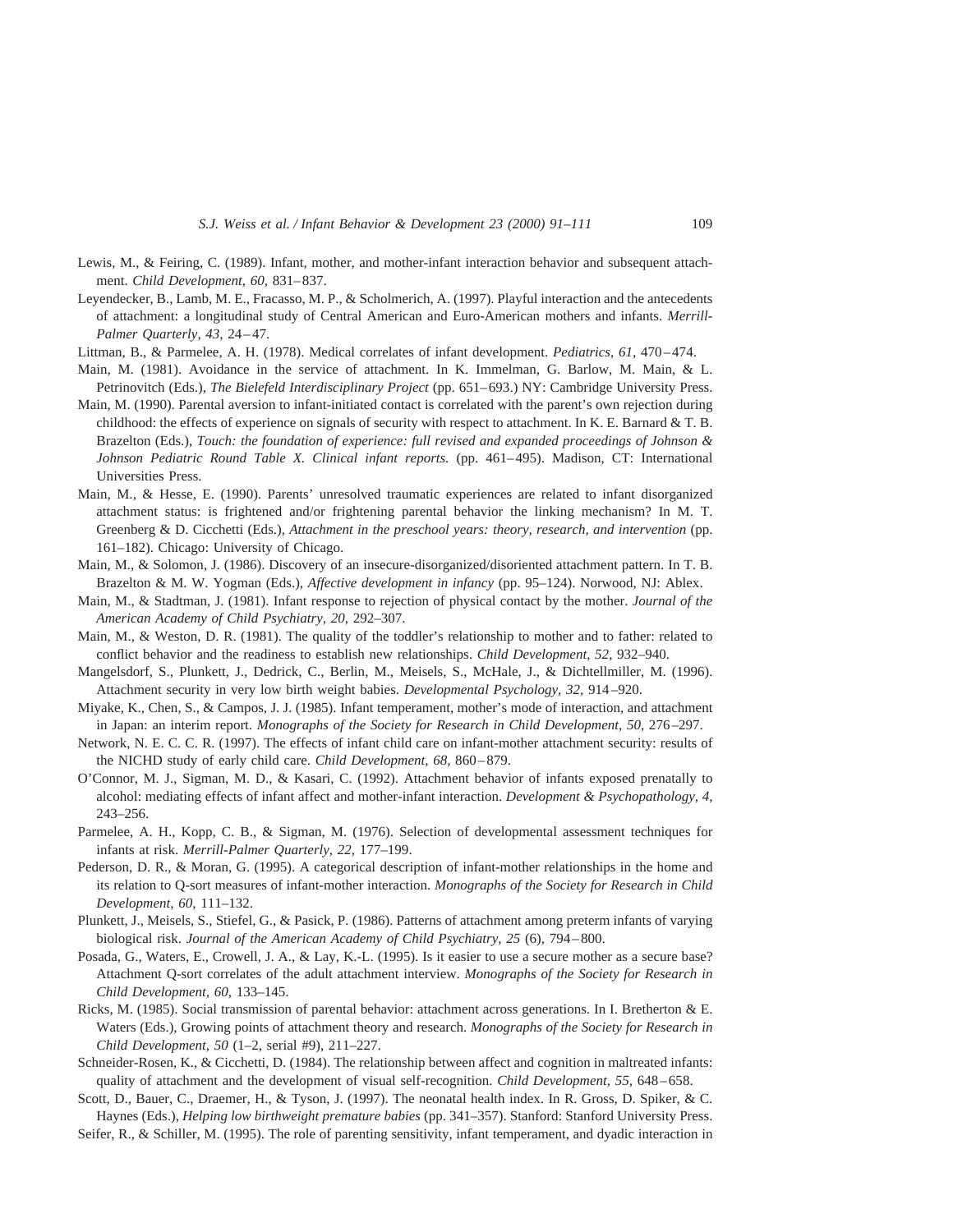attachment theory and assessment. *Monographs of the Society for Research in Child Development, 60,* 146–174.

- Seifer, R., Schiller, M., Sameroff, A. J., Resnick, S., & Riordan, K. (1996). Attachment, maternal sensitivity, and infant temperament during the first year of life. *Developmental Psychology, 32,* 12–25.
- Smith, P. B., & Pederson, D. R. (1988). Maternal sensitivity and patterns of infant-mother attachment. *Child Development, 59,* 1097–1101.
- Solomon, J., & George, C. (1999). The measurement of attachment security in infancy and childhood. In J. Cassidy & P. R. Shaver (Eds.), *Handbook of attachment: theory, research, and clinical applications* (pp. 287–316). New York: Guilford Press.
- Steele, H., Steele, M., & Fonagy, P. (1996). Associations among attachment classifications of mothers, fathers, and their infants. *Child Development, 67,* 541–555.
- Strayer, F., Verissimo, M., Vaughn, B., & Howes, C. (1995). A quantitative approach to the description and classification of primary social relationships. In E. Waters, B. Vaughn, G. Posada, & K. Kondo-Ikemura (Eds.), Caregiving, cultural and cognitive perspectives on secure-base behavior and working models. *Monographs of the Society for Research in Child Development, 60* (2–3, serial #244), 49–70.
- Sumner, G., & Spietz, A. (1994). *NCAST caregiver/parent-child interaction feeding manual.* Seattle: NCAST Publications, University of Washington.
- Teti, D., & McGourty, S. (1996). Using mothers versus trained observers in assessing childrens' secure base behavior: theoretical and methodological considerations. *Child Development, 67,* 597–605.
- Van Beek, Y., Hopkins, B., & Hoeksma, J. (1994). The development of communication in pre-term infant-mother dyads. *Behavior, 129* (1–2), 35–61.
- Van den Boom, O. (1994). The influence of temperament and mothering on attachment and exploration: an experimental manipulation of sensitive responsiveness among lower class mothers with irritable infants. *Child Development, 65,* 1457–1477.
- Van der Kolk, B. A., & Fisler, R. E. (1994). Childhood abuse and neglect and loss of self-regulation. *Bulletin of the Menninger Clinic, 58,* 145–168.
- Van IJzendoorn, M. H., Goldberg, S., Kroonenberg, P. M., & Frenkel, O. J. (1992). The relative effects of maternal and child problems on the quality of attachment: a meta-analysis of attachment in clinical samples. *Child Development, 63,* 840–858.
- Van IJzendoorn, M. H. (1995). Adult attachment representations, parental responsiveness, and infant attachment: a meta-analysis on the predictive validity of the Adult Attachment Interview. *Psychological Bulletin, 117,* 387–403.
- Vaughn, B. E., & Bost, K. K. (1999). Attachment and temperament: redundant, independent, or interacting influences on interpersonal adaptation and personality development? In J. Cassidy & P. R. Shaver (Eds.), *Handbook of attachment: theory, research, and clinical applications* (pp. 198–225). New York: Guilford Press.
- Vaughn, B. E., & Waters, E. (1990). Attachment behavior at home and in the laboratory: Q-sort observations and Strange Situation classifications of one-year-olds. *Child Development, 61,* 1965–1973.
- Vondra, J. I., Shaw, D. S., & Kevenides, M. C. (1995). Predicting infant attachment classification from multiple, contemporaneous measures of maternal care. *Infant Behavior & Development, 18,* 415–425.
- Ward, M. J., & Carlson, E. A. (1995). Associations among adult attachment representations, maternal sensitivity, and infant-mother attachment in a sample of adolescent mothers. *Child Development, 66,* 69–79.
- Waters, E., & Deane, K. E. (1985). Defining and assessing individual differences in attachment relationships: Q-methodology and the organization of behavior in infancy and early childhood. *Monographs of the Society for Research in Child Development, 50,* 41–65.
- Waters, E., Kondo-Ikemura, K., Posada, G., & Richters, J. E. (1990). Learning to love: mechanisms and milestones. In M. Gunner & L. A. Sroufe (Eds.), *Self Processes and Development Minnesota Symposia on Child Psychology* (Vol. 23, pp. 217–255). Hillsdale, NJ: Erlbaum.
- Weinfield, N. S., Sroufe, L. A., Egeland, B., & Carlson, E. A. (1999). The nature of individual differences in infant-caregiver attachment. In J. Cassidy & P. R. Shaver (Eds.), *Handbook of attachment: theory, research, and clinical applications* (pp. 68–88). New York: Guilford Press.